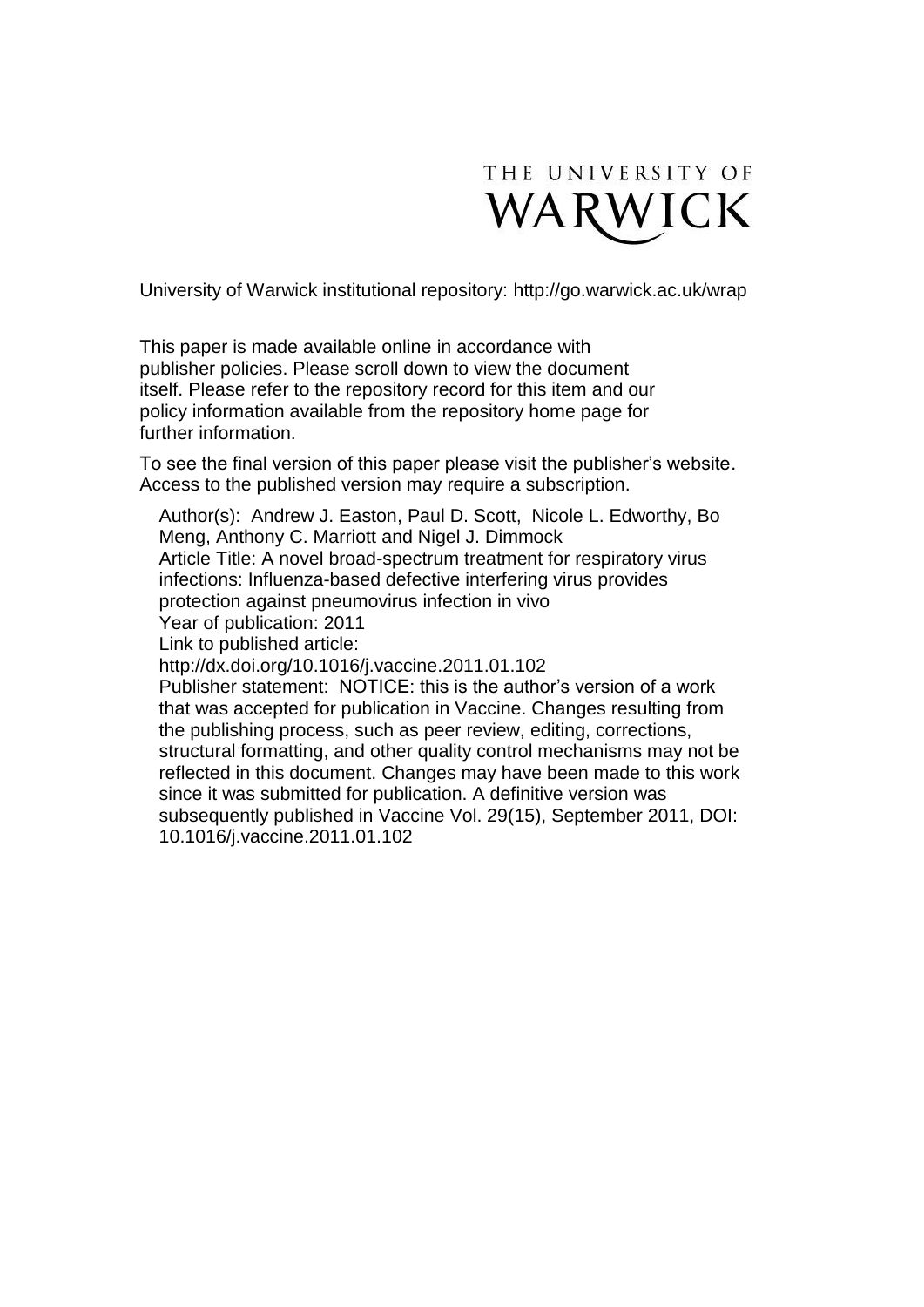A novel broad-spectrum treatment for respiratory virus infections: influenzabased defective interfering virus provides protection against pneumovirus infection in vivo

Andrew J. Easton\*, Paul D. Scott, Nicole L. Edworthy, Bo Meng, Anthony C. Marriott, and Nigel J. Dimmock

*School of Life Sciences, University of Warwick, Coventry CV4 7AL, UK*

\* Corresponding author: Professor Andrew J. Easton, School of Life Sciences, University of Warwick, Coventry CV4 7AL, UK. Tel: +44 (0)2476 524727; Fax: +44 (0)2476 523568

Email address: a.j.easton@warwick.ac.uk

AJE and PDS contributed equally to the work

Keywords: defective interfering; protection; pneumovirus; influenza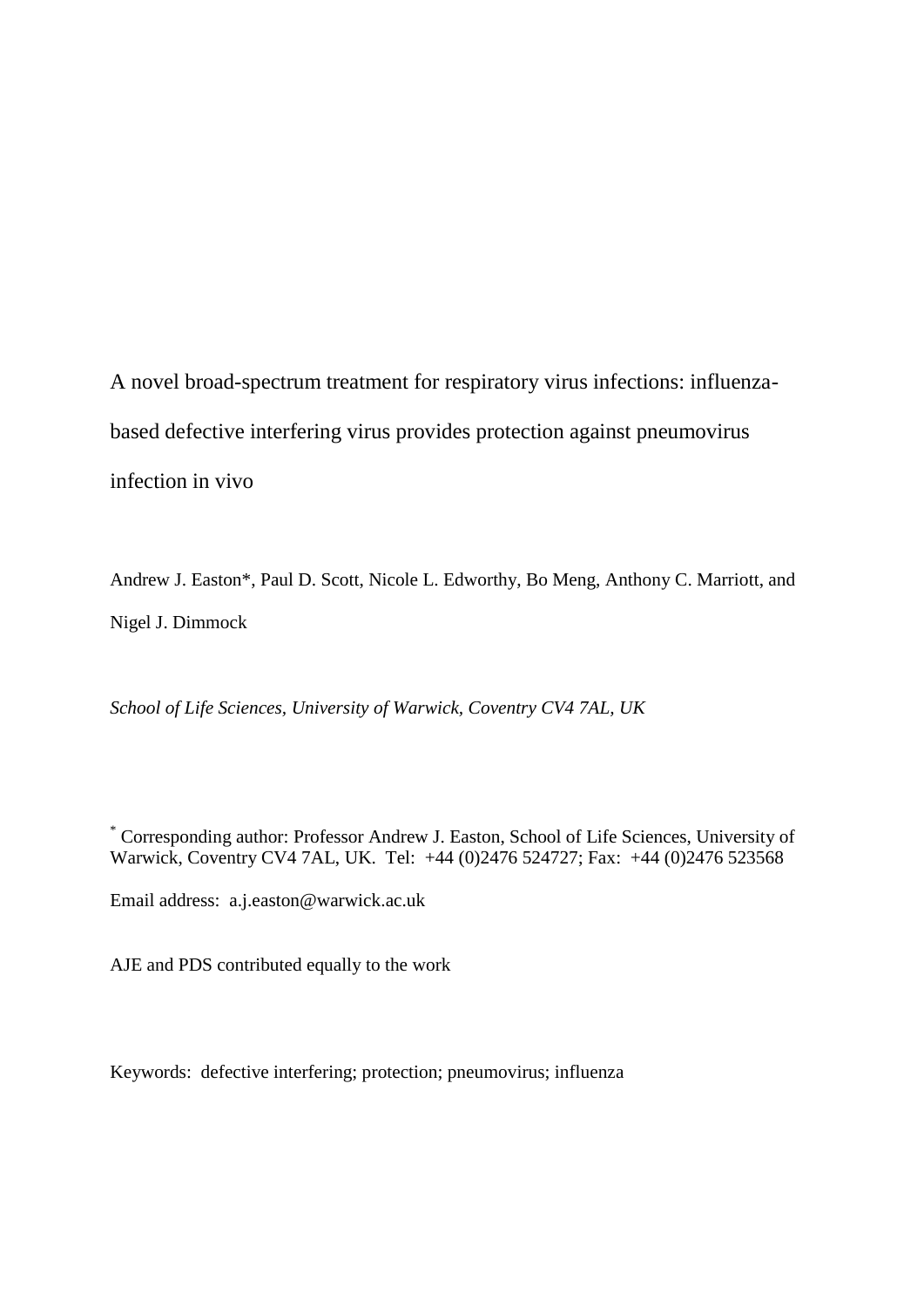### **ABSTRACT**

Respiratory viruses represent a major clinical burden. Few vaccines and antivirals are available, and the rapid appearance of resistant viruses is a cause for concern. We have developed a novel approach which exploits defective viruses (defective interfering (DI) or protecting viruses). These are naturally occurring deletion mutants which are replicationdeficient and multiply only when coinfection with a genetically compatible infectious virus provides missing function(s) in trans. Interference/protection is believed to result primarily from genome competition and is therefore usually confined to the virus from which the DI genome originated. Using intranasally administered protecting influenza A virus we have successfully protected mice from lethal in vivo infection with influenza A viruses from several different subtypes [\[1\]](#page-16-0). Here we report, contrary to expectation, that protecting influenza A virus also protects in vivo against a genetically unrelated respiratory virus, pneumonia virus of mice, a pneumovirus from the family *Paramyxoviridae*. A single dose that contains 1 µg of protecting virus protected against lethal infection. This protection is achieved by stimulating type I interferon and possibly other elements of innate immunity. Protecting virus thus has the potential to protect against all interferon-sensitive respiratory viruses and all influenza A viruses.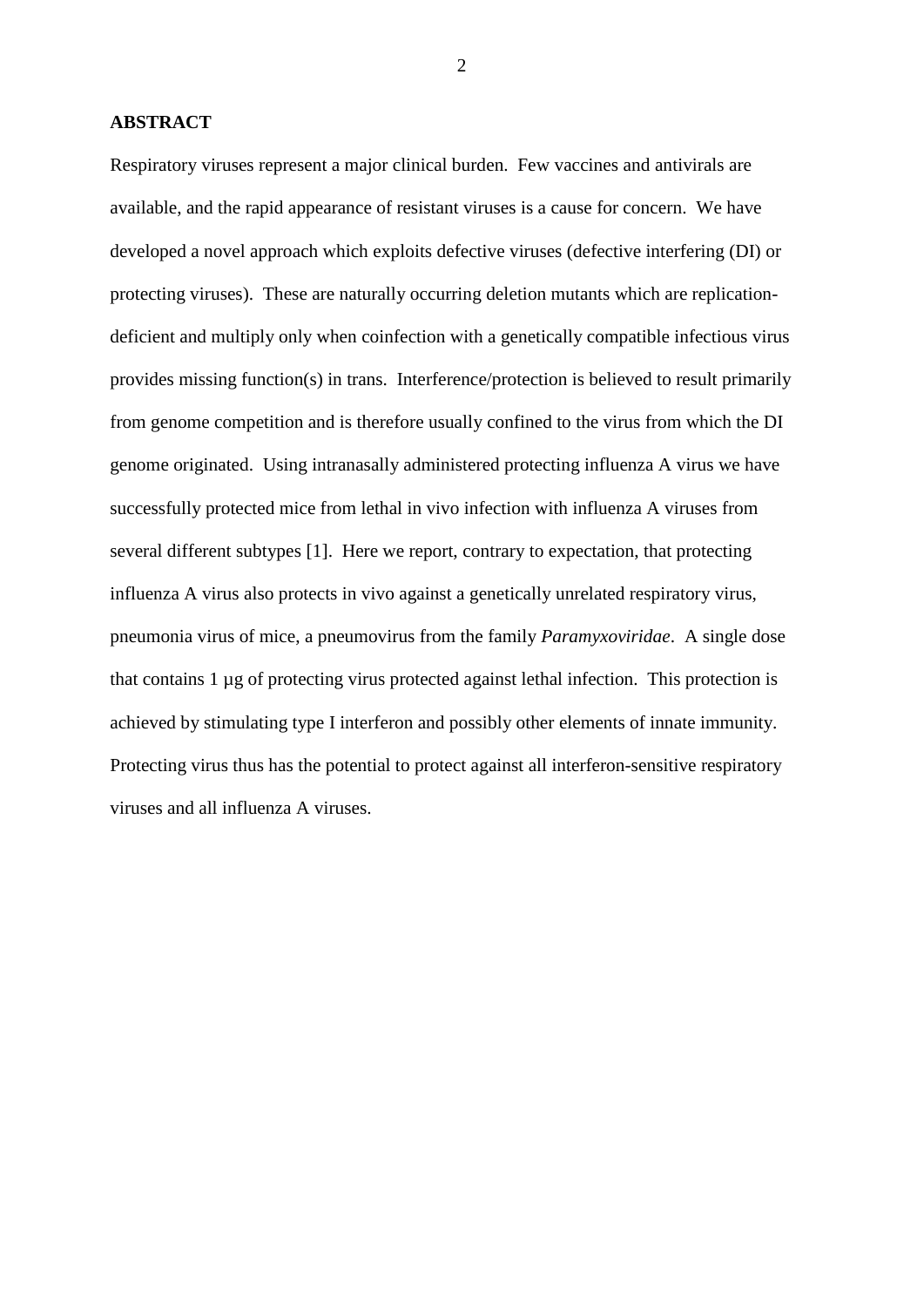### **1. Introduction**

A wide range of viruses cause respiratory illness that is a major burden on the human population. The severity of respiratory disease ranges from the approximately 40 million fatalities of the 1918 influenza pandemic to the mild rhinitis of the common cold. Two groups of viruses responsible for large numbers of respiratory infections around the world are the influenza viruses (family *Orthomyxoviridae*) and the pneumoviruses (sub-family *Pneumovirinae* of the family *Paramyxoviridae*). Both the *Orthomyxoviridae* and *Paramyxoviridae* have single-strand, negative sense RNA genomes, but are genetically distinct with the *Orthomyxoviridae* having segmented genomes while those of the *Paramyxoviridae* comprise a single molecule [\[2,](#page-16-1) [3\]](#page-16-2). Prophylaxis against influenza viruses is achieved through vaccines which have to be developed annually because of antigenic variation. Antivirals (oseltamivir, zanamivir) are now seen as a significant weapon in the armoury in protecting against new outbreaks, but appearance of antiviral-resistant influenza viruses is a major concern [\[4,](#page-16-3) [5\]](#page-16-4). The only antiviral approved for treatment of human respiratory syncytial virus (*Pneumovirinae*), which is responsible for the highest level of hospitalisation of infants worldwide, is ribavirin. However, ribavirin is not in general use clinically, and high-risk children are treated prophylactically with the monoclonal antibody palivizumab [\[6\]](#page-17-0).

We have developed a new approach that harnesses defective-interfering (DI) viruses as antivirals. The active principle is the DI genome which arises spontaneously from the genome of infectious virus and contains one or more major deletions. This results in elimination of at least one essential gene and renders it defective for replication. DI viruses are thus dependent on coinfection with the virus that gave rise to the DI genome or one with which it is genetically compatible to provide missing function(s) in trans. Current thinking is that DI viruses reduce production of helper virus in cell culture probably as a result of the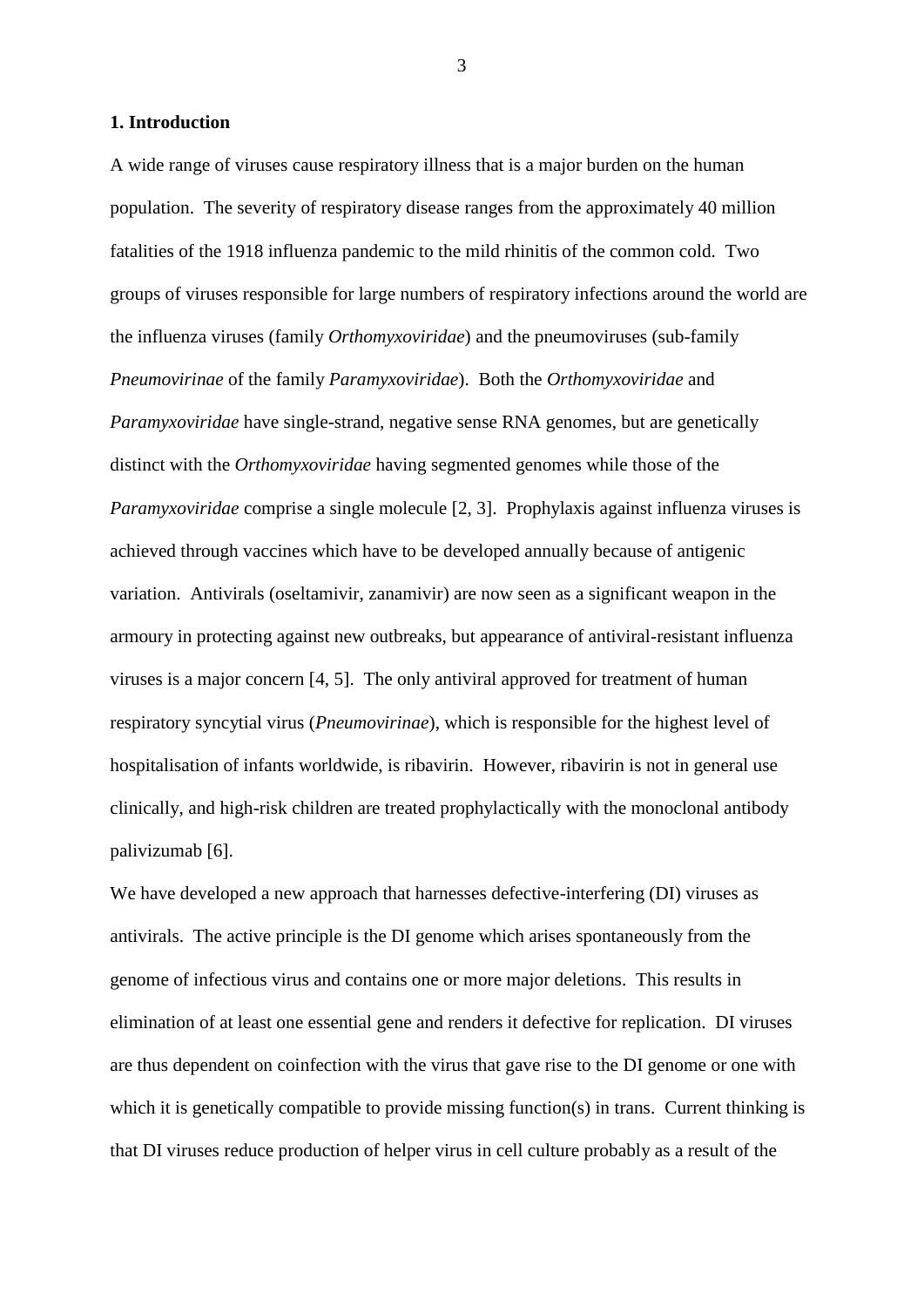smaller DI genome having a competitive edge [\[7-11\]](#page-17-1). The DI virus particles retain receptor specificity and hence are targeted to the natural sites of infection in vivo. DI viruses are produced with varying facility by nearly all virus families. Influenza DI viruses were the first to be recognised [\[12-14\]](#page-17-2), and while their molecular biology has been studied extensively [\[10,](#page-17-3) [15,](#page-17-4) [16\]](#page-17-5) analysis has been difficult as a single DI preparation can contain many different DI RNA sequences, which can arise from any of the 8 viral RNAs each with variably located central deletions [\[17,](#page-18-0) [18\]](#page-18-1), although most arise from the three largest viral RNAs. We have solved this heterogeneity problem by producing cloned viruses that contain one major species of DI RNA [\[1,](#page-16-0) [18-21\]](#page-18-1), and have characterized 244 DI RNA, that is particularly active in protecting mice from a variety of different influenza A subtypes [\[1\]](#page-16-0). We have designated DI viruses that have demonstrable, reproducible, in vivo activity as 'protecting viruses' [\[22\]](#page-18-2). The observed cross-subtype antiviral activity of DI virus 244/PR8 (244 RNA packaged by A/PR8), coupled with its replication dependence on infectious virus and the common genetic system of all influenza A viruses, suggest that it acts at the level of genome competition [\[8\]](#page-17-6). Overall, however, the use of DI viruses to protect from infection in vivo has been disappointing, with very limited data showing that a few DI viruses can protect from clinical disease caused by their 'parental' virus [\[23-26\]](#page-18-3).

It is well known that double stranded RNAs are efficient stimulators of type I interferon and, consistent with this, DI RNAs which have an extensively double stranded structure (such as the copyback and snapback DI RNAs of vesicular stomatitis virus and Sendai virus) also stimulate interferon type I [\[27-31\]](#page-19-0). However, there are no reports that the interferon stimulated by copyback or snapback DI RNAs can protect in vivo against genetically unrelated virus infections. Influenza viruses do not produce copyback or snapback DI RNAs and influenza DI RNAs in general, and 244/PR8 DI RNA in particular, have no major regions of double-stranded sequence that would be expected to induce interferon. However, it was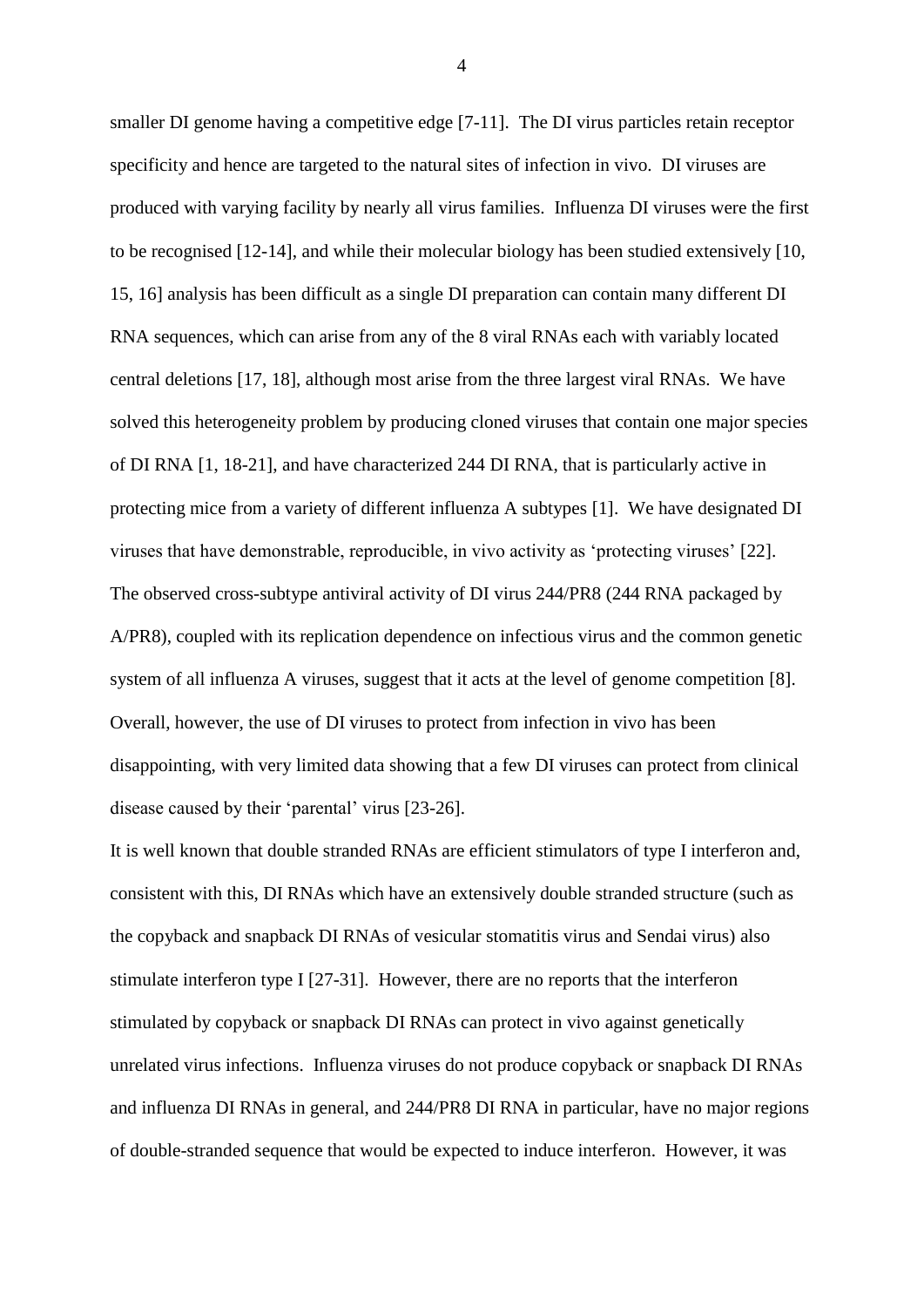recently reported that during influenza infection of cells in vitro, the smaller influenza genomic RNAs and various DI RNAs become associated with the retinoic acid inducible gene 1 (RIG-1) that contributes to interferon type I induction [\[32\]](#page-19-1), although it was not possible to say which of the RNAs (genomic or DI) was responsible for activation of an interferonstimulated promoter and the luciferase gene under its control. These data raise the possibility that influenza virus DI RNAs may be able to induce interferon in vivo and that this may contribute to protection from infection by other non-influenza A viruses. In this way, DI RNAs might represent an additional weapon in the armoury for combatting virus infections. In this report we demonstrate that influenza DI virus 244/PR8 protects mice from respiratory infection caused by an unrelated paramyxovirus, pneumonia virus of mice (PVM). PVM is a member of the genus *Pneumovirus* that includes human respiratory syncytial virus (HRSV), a particular problem to infants and the elderly, and is the recognised animal model for HRSV [\[33\]](#page-19-2). PVM is known to be a murine virus but is antigenically related to viruses that also occur in humans [\[34\]](#page-19-3).

# **2. Materials and methods**

### *2.1. Viruses*

Defective interfering (DI) influenza A virus 244/PR8 arose spontaneously during generation of cloned virus by transfection of 293T cells with a set of influenza A/PR/8/34 (H1N1) plasmids [\[1\]](#page-16-0). The protecting 244/PR8 DI virus was amplified in MDCK cells and then in embryonated chicken's eggs, and purified by centrifugation through sucrose. Preparations were standardized to 2 x  $10^5$  haemagglutination units (HAU)/ml and stored in liquid nitrogen. DI RNA 244 is 395 nucleotides in length and is derived from segment 1 RNA of influenza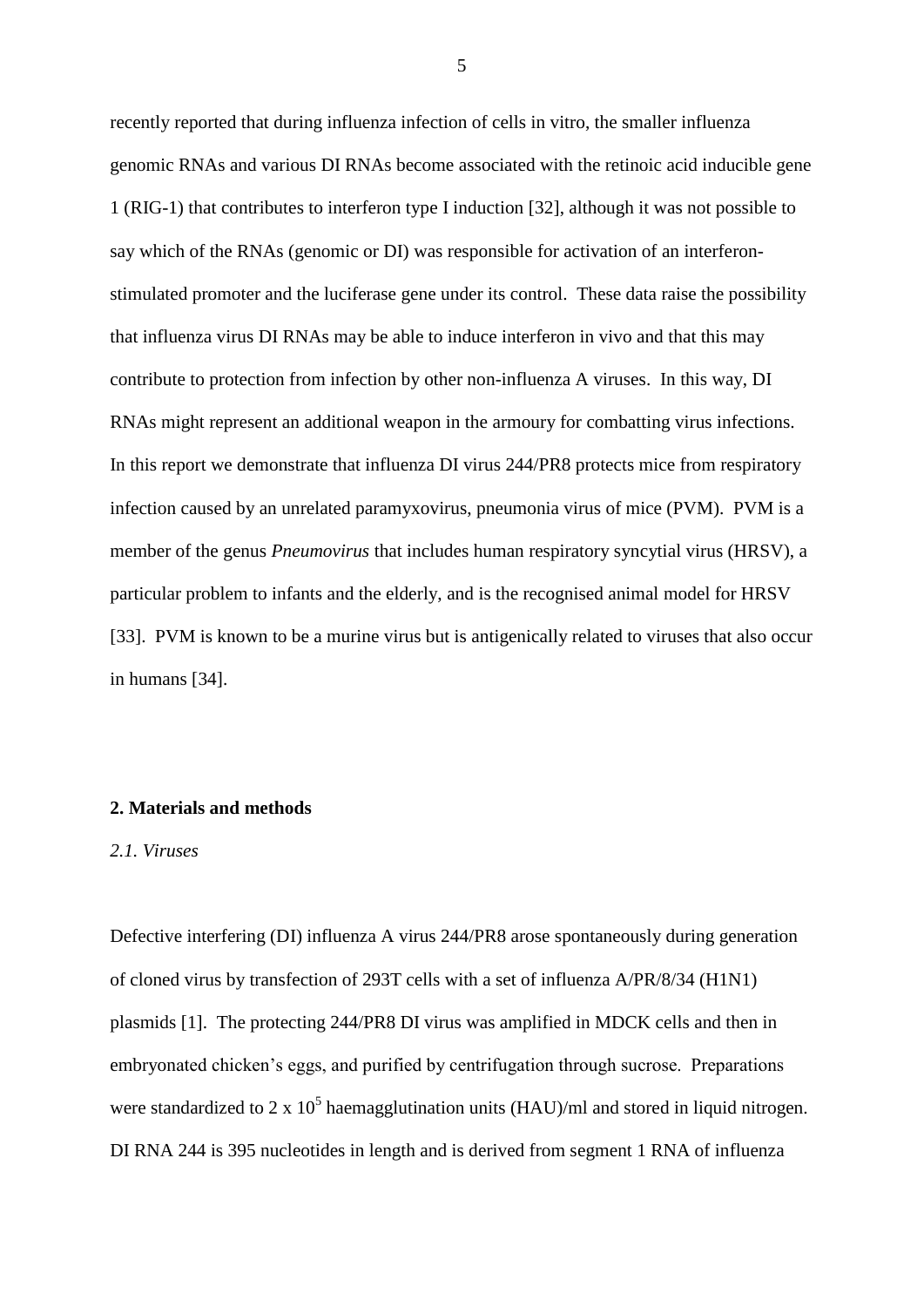strain A/PR/8/34 apparently by having undergone a single deletion. It comprises nt 1-244 and 2191-2341 of the A/PR8 minus-sense segment 1 RNA, and retains the original termini and sequences essential for replication and encapsidation. Analysis by RT-PCR with primers specific for genome segment 1 showed that the 244 RNA was the major defective RNA present. Helper virus infectivity was eliminated by irradiating with UV for 40 seconds at 253.7 nm. This has little effect on the DI RNA because of the small UV-target size of the protecting RNA (395 nucleotides) compared with the infectious viral genome (13,600 nucleotides). Prolonged UV irradiation (8 minutes) destroys the mouse-protecting activity but does not affect viral HA or neuraminidase (NA) activities [\[1\]](#page-16-0), and provides a control for immune system-stimulating or receptor-blocking effects. Influenza virus A/WSN/40 virus (H1N1) was also prepared in embryonated eggs. Pneumonia virus of mice (PVM, *Paramyxoviridae*), strain J3666, was grown and assayed in BSC-1 cells.

#### *2.2. Animal studies*

C3H/He-mg mice (4-5 weeks-old, 16-20 g, bred in house) were inoculated intranasally under light ether anaesthesia with protecting 244/PR8 virus [\[35,](#page-19-4) [36\]](#page-20-0). Mice were infected intranasally with 10  $LD_{50}$  PVM (250 infectious units) after anaesthesia with ketamine and xylazine. PVM is highly pathogenic and its effects were monitored [\[37\]](#page-20-1) by group weight and individual clinical disease according to the scheme: healthy mice score 1, ruffled fur with some deep breathing, and looking less alert score 2, obvious weight loss, with laboured breathing, and possible tremors score 3, abnormal gait, difficulty with walking, frequently emaciated, and may show cyanosis of tails and/or ears score 4, and death scores 5. The percentage change in mouse group weight, normalized against the weight prior to treatment, was also recorded. All animal experiments were carried out in accordance with the relevant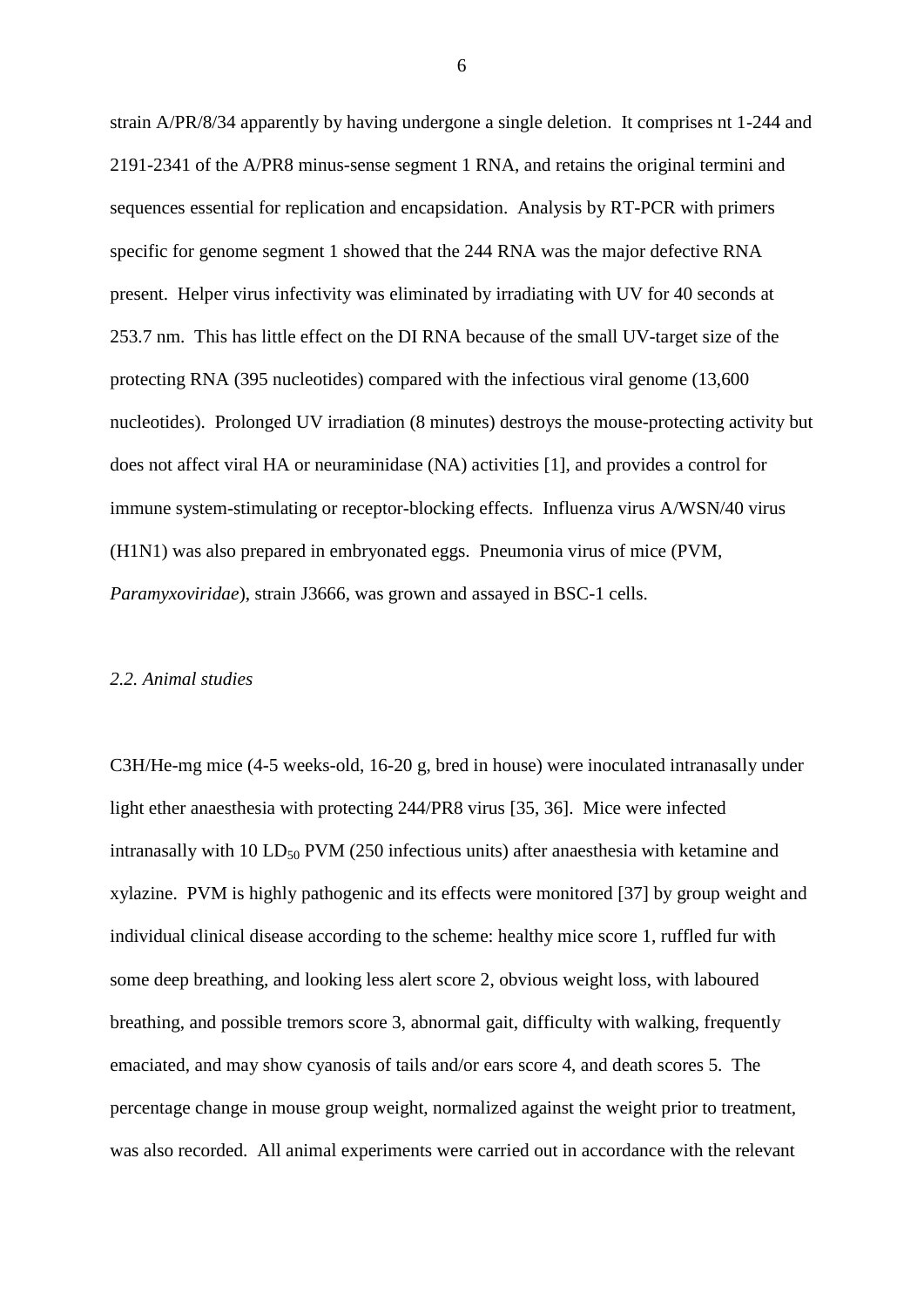UK regulations and mice were culled if judged in severe distress in accordance with the requirements of the UK Home Office licence under which the work was performed. Interferon type I receptor-null mice (129Sv/Ev IFN $\alpha/\beta R^{-1}$ ; Banting and Kingman Ltd., UK) and wild type mice (129Sv/Ev; Charles River) were used as indicated.

# *2.3. Assay of PVM lung infectivity* in vitro

Lungs from infected mice were stored at -70°C. The right-hand lung of each subject was thawed, homogenised with sand and PBS containing 0.1% w/v BSA, and then centrifuged to remove debris. Infectivity was titrated in BSC-1 cells using a focus-forming assay in 96-well plates. Triplicate assays were incubated at 31°C for 72 hours. The cells were then fixed in 1:1  $(v/v)$  methanol: acetone, and blocked with 5% w/v milk powder in PBS. Virus-positive cells were detected using a mouse monoclonal antibody specific to the PVM P protein [\[38\]](#page-20-2), and goat anti-mouse IgG-alkaline phosphatase conjugate (Sigma), both in buffered saline containing 0.1% v/v Tween 20, and finally alkaline phosphatase substrate (NBT/BCIP in TMN buffer; Sigma). At least 50 positively stained cells (foci) at an appropriate dilution were counted in each of three wells and averaged to give a titre in focus-forming units (FFU)/lung.

## *2.4. Assay for interferon antiviral activity*

Lung samples were assayed for interferon type I activity in mouse L929 cells by challenge with Chandipura virus (CV; *Rhabdoviridae*) or Semliki Forest virus (SFV; *Togaviridae*). The readout was reduction in virus-induced cytopathology. Lungs were homogenized as above and clarified supernatant stored at -70°C. For the assay of interferon, supernatant was serially 2-fold diluted from 1/10 and added to cells for 24 hours at 37°C to allow for induction of the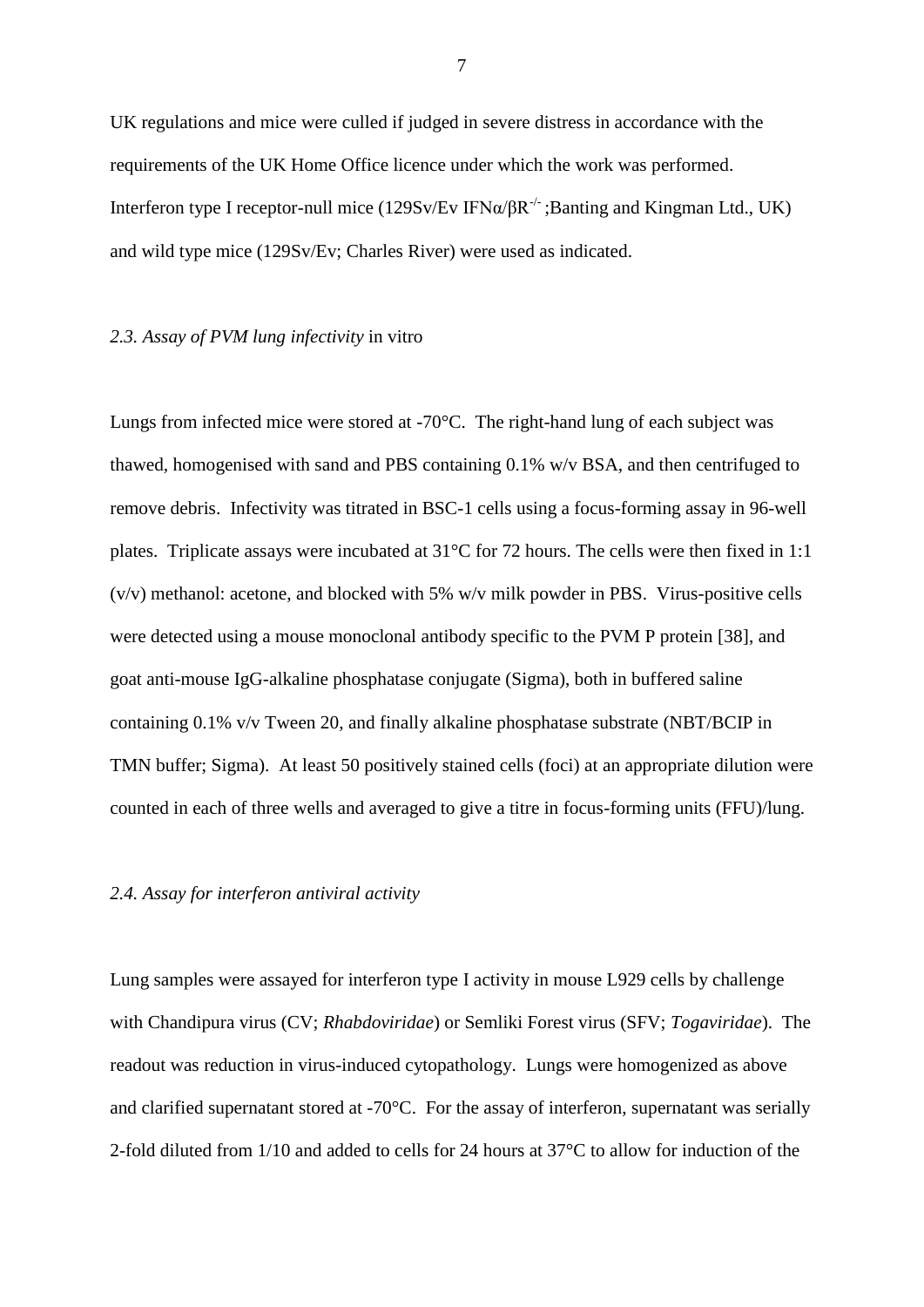antiviral state. Cells were infected next day with challenge virus and incubated at 33°C. Putative virus-inhibitory interferon activity was recorded by staining surviving cells with crystal violet, and quantitating extracted stain on an ELISA reader. Each plate contained a virus control, a cell control and an interferon type I standard. The standards were recombinant mouse type 1 α and β interferons sourced from PBL Biomedical Laboratories. The interferon was identified using the same assay in which cells were first incubated with antibody (10µg/well for 1 hour at 37°C) to the external domain of the mouse interferon type I receptor (R&D Systems Inc., #WXB01).

# **3. Results**

# *3.1. A single dose of DI influenza virus 244/PR8 protects mice from lethal infection with the paramyxovirus PVM*

We initially investigated the ability of a single dose of intranasally administered 244/PR8 (1.2 µg per mouse) to protect C3H/He-mg mice against an intranasal lethal challenge with PVM, given 1 day later. Control groups which received UV-inactivated, non-protective 244/PR8, followed by PVM, developed severe clinical signs and weight loss similar to those in the PVM-infected control group, and all died (Fig. 1a). In contrast, protecting virus 244/PR8 protected all animals against PVM-induced clinical disease (Fig. 1a) apart from a small reduction in weight on day 8 (Fig. 1c). The remaining control groups, treated with 244/PR8 alone, or mock-inoculated mice (not shown) displayed steady weight gain and no clinical disease (Fig. 1a, c). A 10-fold lower dose of 244/PR8 (0.12 µg) gave some protection, delayed and ameliorated disease in some mice and enabled 40% to survive with subsequent weight gain. The lowest dose tested (0.012 µg) was not protective (Fig. 1a, d). These data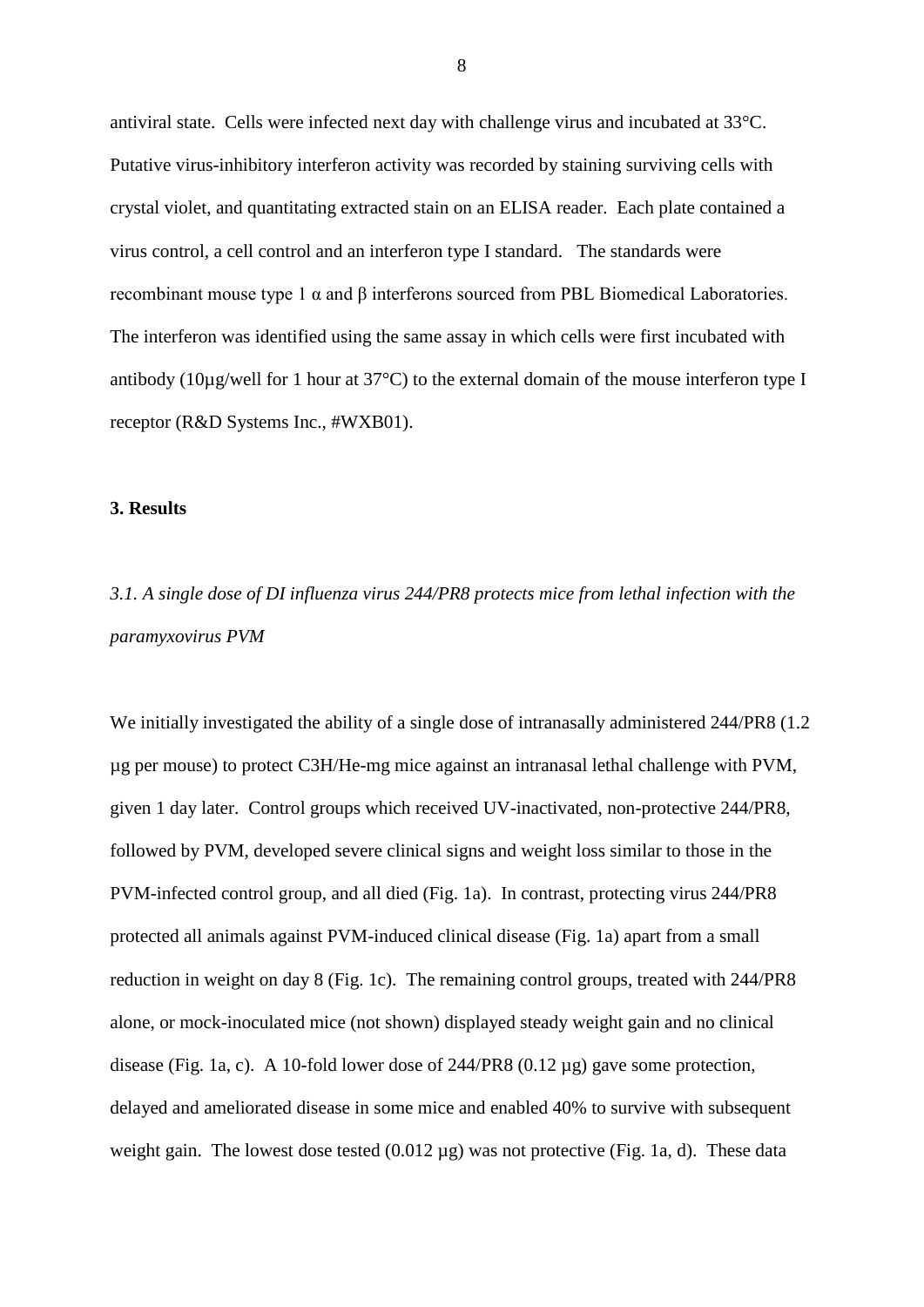demonstrate that 244/PR8 is highly effective at protecting mice from an unrelated viral infection in a dose-responsive manner, and that the active principle central to protection is abrogated by prolonged UV irradiation, as we showed earlier with an influenza A virus challenge [\[1\]](#page-16-0). This is the first report demonstrating the ability of an influenza virus-derived DI virus to protect from disease caused by a completely unrelated virus in vivo. Further analysis showed that multiplication of PVM in the lung was greatly reduced in infected mice treated with 244/PR8: infectivity was detected 2 days later in protected mice than in those treated with inactivated 244/PR8 or saline before PVM infection, and after 5 days PVM infectivity was reduced by 98.8% (Fig. 1b). By 9 days after infection, PVM infectivity was undetectable in the protected group. Mice in the PVM-infected control groups were all dead by day 7.

# *3.2. Duration of prophylaxis afforded by DI influenza virus 244/PR8 on PVM infection*

Mice were treated with a single dose of 244/PR8 at 1, 3 and 7 days before challenge with a lethal dose of PVM strain J3666. With treatment at 1 day before infection there was strong protection with only mild symptoms occurring during days 7-11 and some weight loss over days 8-10 (Fig. 2a, b). Mice then recovered completely. Treatment with 244/PR8 given 3 days before infection with PVM gave significant protection with 40% of mice surviving (Fig. 2c, d). Treatment with 244/PR8 given 7 days before PVM challenge afforded no protection (data not shown). Control mice challenged with PVM alone all died.

*3.3. Immune status of mice protected from PVM by a single dose of DI influenza virus 244/PR8*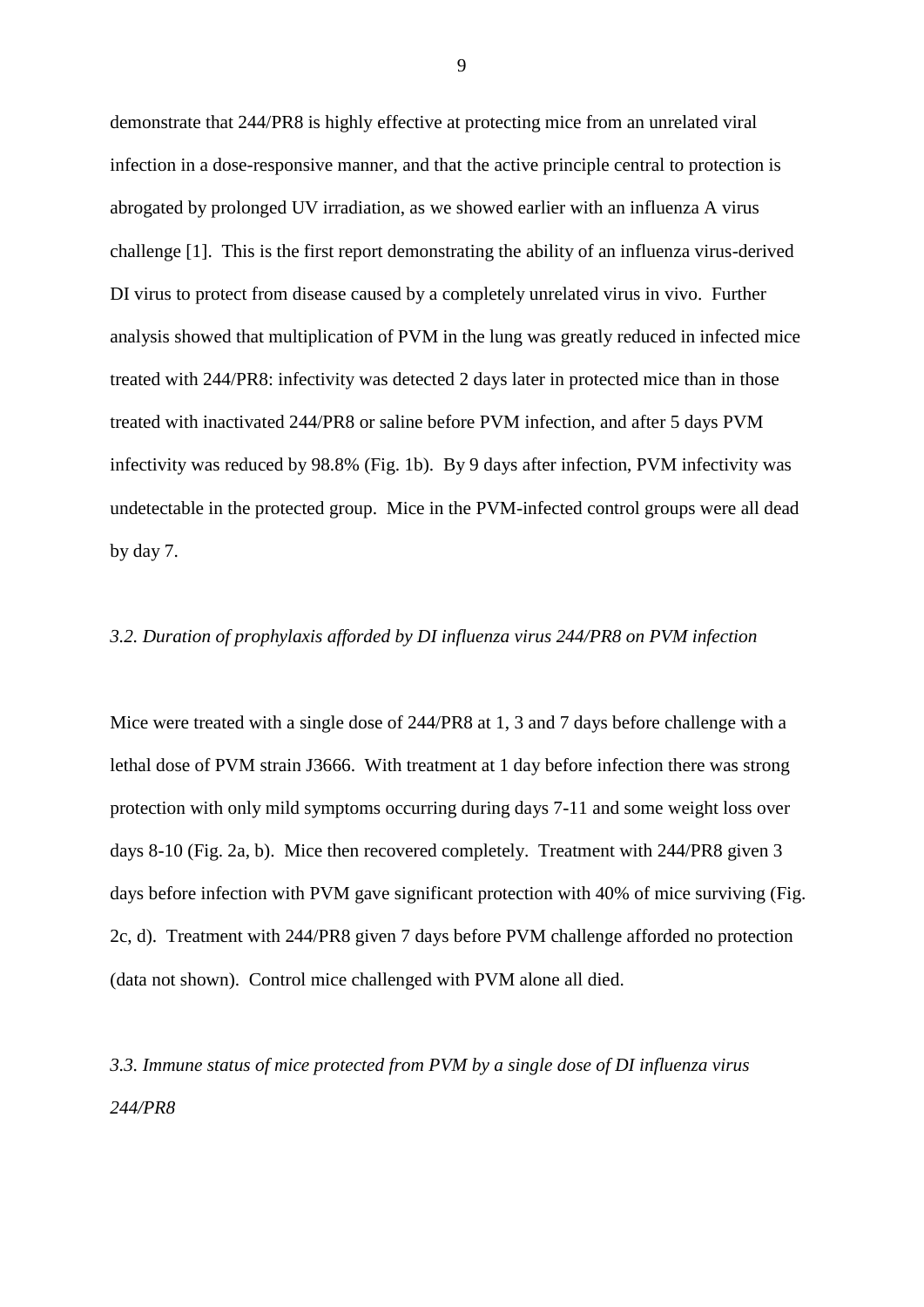The detection of low levels of replication of the highly pathogenic PVM challenge raised the possibility that mice which had been successfully protected against PVM disease by treatment with 244/PR8 may have established a PVM-specific immune response. The 244/PR8 protected mice were rechallenged with intranasal PVM at 3 weeks after the first PVM infection, proved to be solidly immune and showed no clinical disease or weight loss, whereas all age-matched control mice died (data not shown). Thus 244/PR8 converts the original PVM lethal challenge into a low level infection that induces a fully protective immune response.

## *3.4. Therapeutic efficacy of a single dose of DI influenza virus 244/PR8 against PVM* in vivo

Therapeutic efficacy of 244/PR8 against PVM infection was tested by treating with a single dose of 244/PR8 at 0, 24, 48, and 72 hours after infection (Fig. 3a, b). Inoculation of protecting virus at the same time as PVM challenge completely abrogated clinical disease and weight loss. Mice given therapy at 24 hours after PVM infection showed a mild and shortlived clinical disease and some weight loss over days 7-8, but made a 100% recovery. Therapy at 48 hours significantly reduced clinical disease and gave 50% survival. Therapy at later times was not effective.

# *3.5. A functional type I interferon response is required for DI influenza virus 244/PR8 mediated protection against PVM* in vivo

There is no report in the literature for genetic interaction between the *Orthomyxoviridae* and *Paramyxoviridae*, and influenza protecting virus 244/PR8 does not interfere with the multiplication of PVM in vitro (data not shown). A possible mechanism for the protection in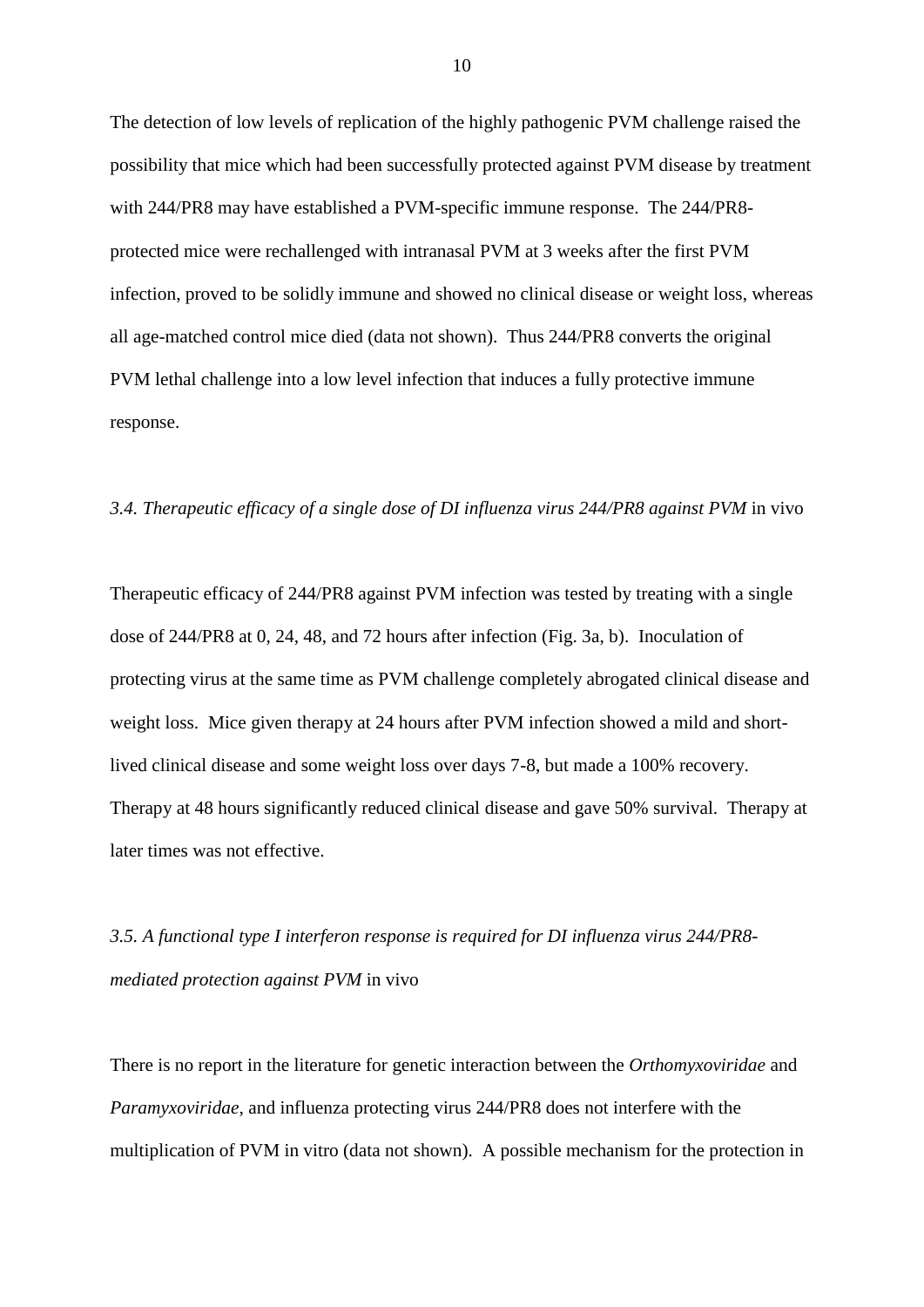vivo is induction of type I interferon in vivo. To investigate this we compared 244/PR8 mediated protection in mice that lacked the common interferon type I receptor (129Sv/Ev IFN $\alpha/\beta R^{-1}$ ) using the relevant *wt* mice (129Sv/Ev) as control. Mice were inoculated with a single dose of either active or UV-inactivated 244/PR8 followed by PVM one day later. Data show that *wt* (Fig. 4a, b) and interferon receptor knock-out mice (Fig. 4c, d) given inactivated 244/PR8 followed by PVM all became ill by day 5 and were dead by day 9. Treatment of *wt* mice with 244/PR8 delayed the onset and reduced the severity of clinical disease and weight loss. All these mice resumed weight gain and recovered completely (Fig. 4a, b). In comparison, 83% of type I interferon receptor knock-out mice treated with 244/PR8 died, although illness and weight loss were delayed by a few days (Fig. 4c, d). These data indicate that type I interferon plays a key role in 244/PR8-mediated protection against PVM infection in vivo and demonstrate for the first time that interferon induction by an influenza virusderived DI stimulates sufficient levels of interferon in vivo to abrogate infection. However, the 4-day delay in symptom onset caused by 244/PR8 in knock-out mice also suggests that protecting virus stimulates antiviral factor(s) other than interferon type I. In contrast to the PVM scenario, 244/PR8 protected both *wt* (Fig. 4e, f) and interferon receptor knock-out mice (Fig. 4g, h) from an influenza A virus challenge (A/WSN), despite mice being treated and challenged simultaneously, giving less time for stimulation of interferon. A/WSN-infected interferon receptor knock-out mice treated with 244/PR8 showed only a trace of clinical disease and a dip in weight gain that rapidly resolved. Those given inactivated protecting virus all died (Fig. 4g, h). These data clearly show that 244/PR8 protection against influenza virus is not reliant on the interferon response.

*3.6. Protecting virus 244/PR8, in the absence of challenge virus, induces type I interferon in the lungs of intranasally inoculated mice*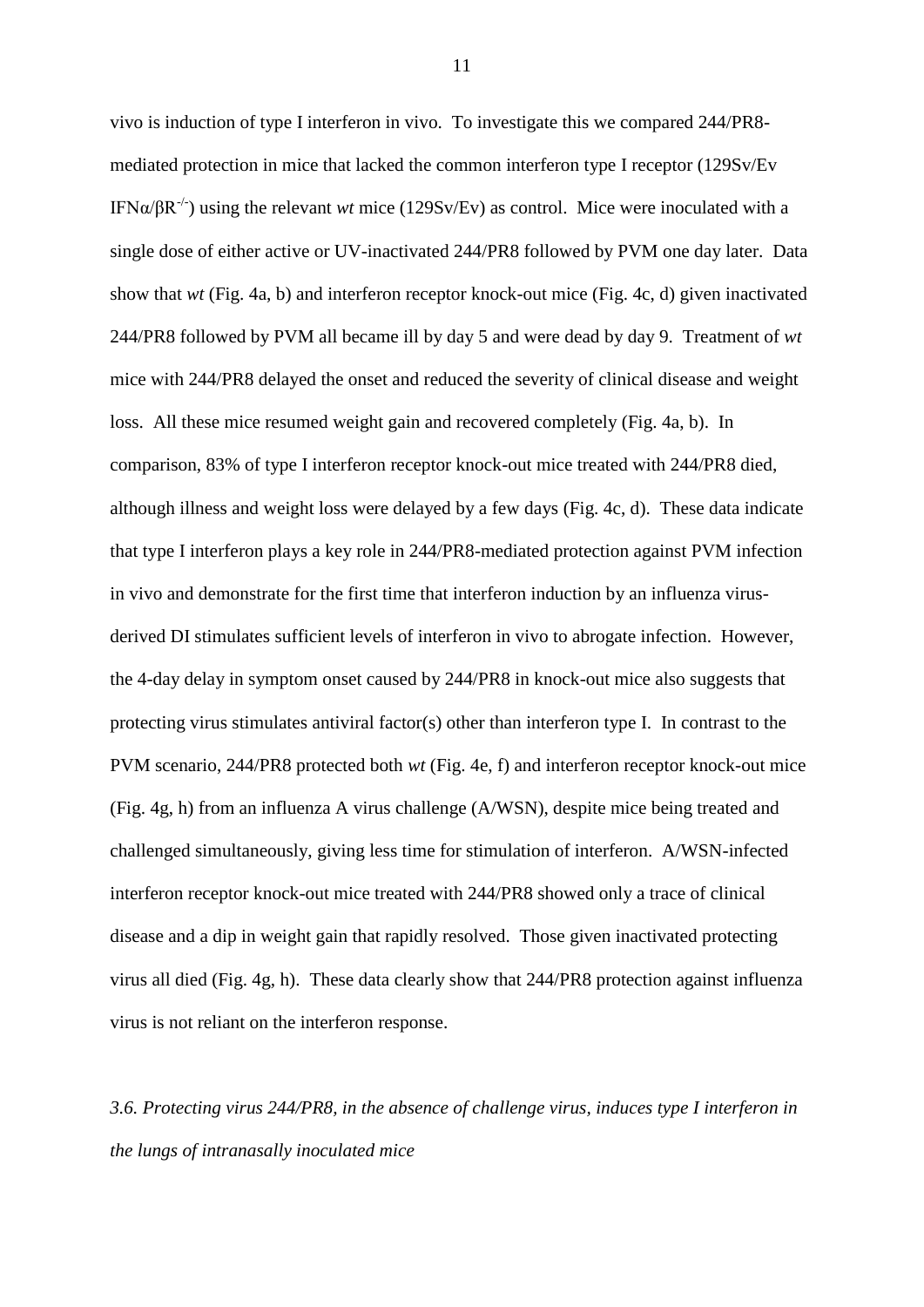Mice were inoculated intranasally with 12 µg of active 244/PR8 or UV-inactivated 244/PR8. None received any infectious challenge virus. After 1 day, lungs were processed for an assay that measures the ability of interferon type I to protect L929 cells from a cytopathic virus challenge. Lung extracts of mice inoculated with active 244/PR8 were positive for putative interferon activity (Table 1). There was no evidence of antiviral activity in mice inoculated with 1.2 µg 244/PR8 (data not shown), or with UV inactivated 244/PR8. In order to determine the duration of the antiviral activity mice were inoculated intranasally with active 244/PR8 or UV inactivated 244/PR8 (12 µg per mouse) and lungs were removed 1, 2 and 4 days later. Again no challenge virus was given. There was clear putative type I interferon activity in lung extracts taken on day 1 after inoculation, lower activity on day 2, and none on day 4 ( $\leq$ 1/10) (Table 2). Again no detectable antiviral activity was stimulated by inactivated 244/PR8 (data not shown).

All type I α-interferons and β-interferon share the same cell surface transmembrane protein receptor, and interferon activity can be identified by blocking the receptor with antibody specific for the external binding domain. Using the assay for antiviral activity described above, we incubated L929 cells with antibody specific for mouse interferon type I  $\alpha/\beta$ receptor. A lung extract containing previously identified antiviral activity stimulated in mice by administration of 244/PR8 (12 μg) was then added to the cells, and incubated overnight to induce an antiviral state. Challenge virus was then added. Each plate contained a virus control, cell control and a positive interferon control. Fig. 5 shows that 244/PR8-induced antiviral activity in the lung completely inhibited the extensive cytopathology caused by the challenge virus. However, when antibody to the interferon type I  $\alpha/\beta$  receptor was present the antiviral activity was inhibited, confirming that protection was due to type I interferon. Virus and cell controls without antibody performed as expected.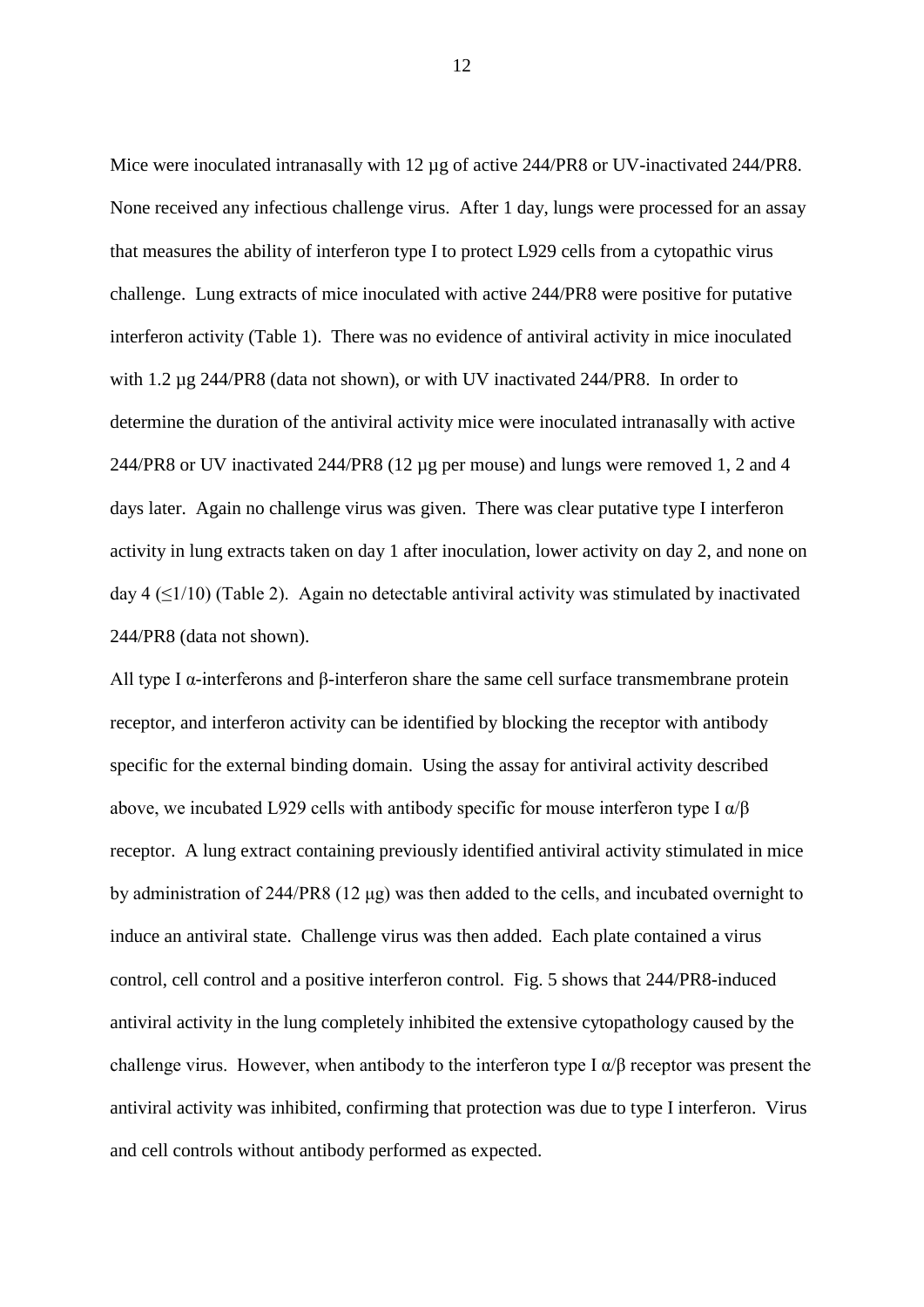## **4. Discussion**

The conventional view of the mechanism of action of defective interfering viruses is that they act against genetically compatible viruses by competing at the level of genome replication. While that appears to be true in vitro, the data presented here show that this is not the full explanation for the mode of action of protection by DI viruses.

Here we have shown that a DI influenza A virus, 244/PR8, can stimulate type I interferon in vivo in mice. We have also demonstrated for the first time that DI 244/PR8 virus, can induce sufficient levels of interferon to confer protection in vivo against infection with an unrelated paramyxovirus, PVM. Further, treatment and challenge of mice lacking the type I interferon receptor (and thus an interferon response) showed that 244/PR8-mediated protection against PVM requires a functional interferon system. This is in marked contrast to the situation where wild type mice and mice lacking the type I interferon receptor were challenged with influenza A virus, and both were completely protected. Our data demonstrate that the mechanism of protection from homologous and unrelated viruses differs, and that interferon type I is an essential component only of protection against genetically unrelated viruses. Consistent with this, 244/PR8 did not interfere with PVM multiplication in vitro (data not shown). A further difference is that homologous protection also lasts longer, with a single dose providing protection for up to 6 weeks [\[1\]](#page-16-0).

244/PR8 given 1 day before infection protects more efficiently from PVM-induced disease than when given simultaneously with PVM, which is consistent with the requirement for induction of interferon and the anti-viral state (data not shown), the duration of 244/PR8 mediated protection against PVM, and effective life of 244/PR8-induced interferon in the lungs were similar (approximately 2-3 days). The fact that 10-fold less intranasal 244/PR8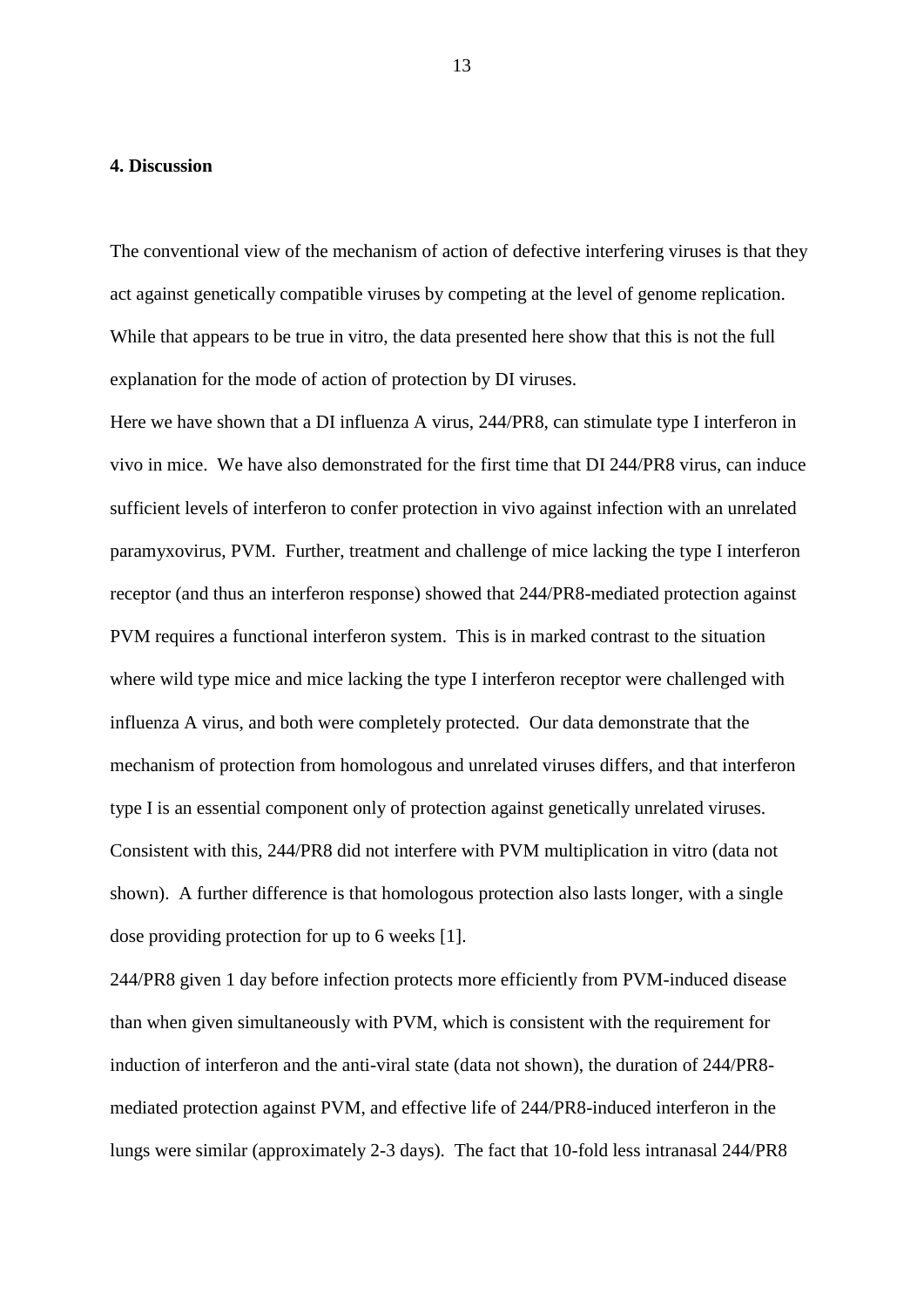protects mice but does not induce detectable interferon suggests that the in vitro assay is a less efficient measure of antiviral activity than protection in vivo and that the local concentration of interferon at the site of infection is sufficiently high to provide protection. A striking feature of the pathogenesis of the PVM infection in interferon receptor knockout mice was a consistent 4-day delay in the onset of disease, which suggests that the protecting 244/PR8 is also stimulating additional unknown factor(s) that contribute to protection (Fig. 4c, d). In support of the PVM data we found that 244/PR8 also protects against the genetically unrelated influenza B virus in vivo through stimulation of type I interferon (Fig. 6 and unpublished data). Thus a single dose of 244/PR8 protects in vivo from infection with two genetically unrelated viruses by stimulating interferon type I, and possibly other elements of innate immunity. Direct administration of type I interferon  $\alpha$  has been shown to protect mice against a lethal challenge with influenza A virus [\[39,](#page-20-3) [40\]](#page-20-4). Protection against disease has also been demonstrated in ferrets treated with multiple doses of interferon  $\alpha$  administered before and during infection with seasonal human influenza viruses but not with highly pathogenic H5N1 avian influenza [\[41\]](#page-20-5). With the seasonal influenza strains, virus titres in the lung were not altered by the treatment. A recent human trial of intranasal treatment with low doses of interferon  $\alpha$ 2B showed evidence of protection against infection caused by influenza A virus, influenza B virus, parainfluenza viruses 1-3 and species B adenovirus but there was no effect on respiratory syncytial virus infection [\[42\]](#page-20-6).

Despite the significant protection afforded against PVM disease by 244/PR8, replication of PVM was not completely eliminated. There was evidently sufficient replication to induce a protective immune response to rechallenge with PVM. Thus, in effect, DI virus treatment converts the lethal PVM disease into an avirulent, immunizing infection.

The ability of interferon type I to protect mice from PVM is not surprising as type I interferons, defined by their use of a common cell surface receptor, are active in combatting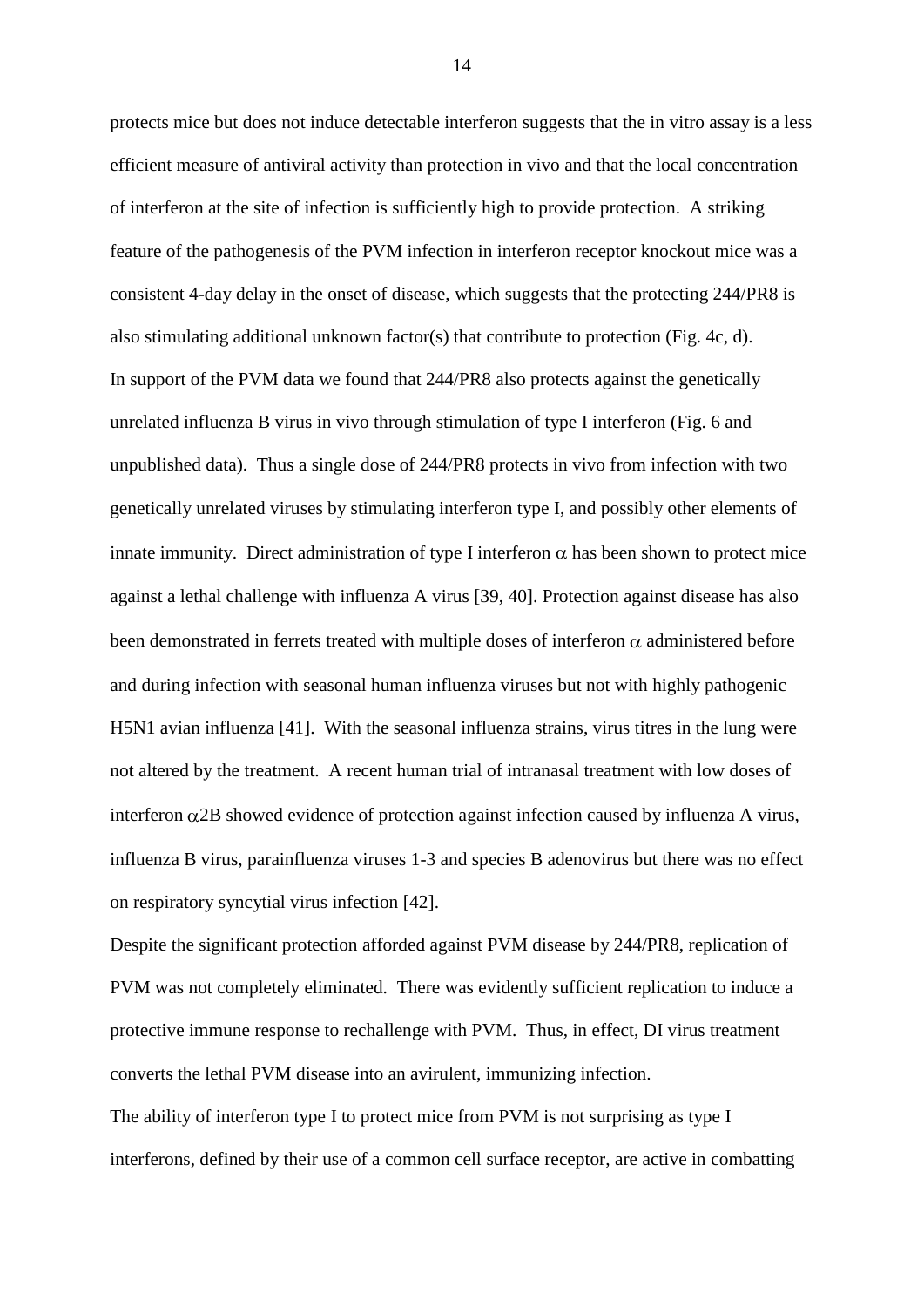virus infections [\[43-45\]](#page-20-7). While stimulation of interferon type I by DI viruses has been reported to date it has been seen only in cultured cells with the double-stranded copyback and snapback DI RNAs of vesicular stomatitis virus and Sendai virus [\[27-31\]](#page-19-0). No animal protection studies have been published with copyback and snapback DI viruses, and the role that their double stranded DI RNAs and interferon may play in ameliorating disease is not known. It is important to note that influenza DI RNAs do not possess large regions of doublestranded sequence, and influenza viruses do not produce copyback or snapback DI RNAs that would be anticipated to induce high levels of interferon.

Which of the components of the 244/PR8 particle is responsible for the interferon induction can only be surmised at present. UV-inactivated 244/PR8 retains virion structure, haemagglutination and neuraminidase activities, and does not protect mice or stimulate interferon, suggesting that none of these factors are involved. We are currently investigating the ability of other DI preparations to assess whether the level of interferon induction correlates with protection from infection. The 244 RNA has approximately 80% of the central coding region of virion RNA segment 1 deleted and is unable to make PB2, an essential protein component of the viral RNA-dependent RNA polymerase. Hence, there can be no *de novo* production of negative sense 244 RNA or any of the full-length RNAs present in the 244/PR8 virion in the absence of helper virus.

In conclusion, we have shown that the influenza virus-derived, molecularly cloned 244/PR8 is capable of inducing type I interferon in vivo and that this can protect against disease from a genetically unrelated virus. However, interferon induction is not required for protection against a homologous influenza A virus infection. The protection afforded by 244/PR8 has clinical benefit against a lethal infection within a window of 3 days before infection to 2 days after infection. Its advantages as an antiviral are its efficacy, single dosage, low amount of material, immediate effect, and protection regardless of antigenicity of the infecting virus. DI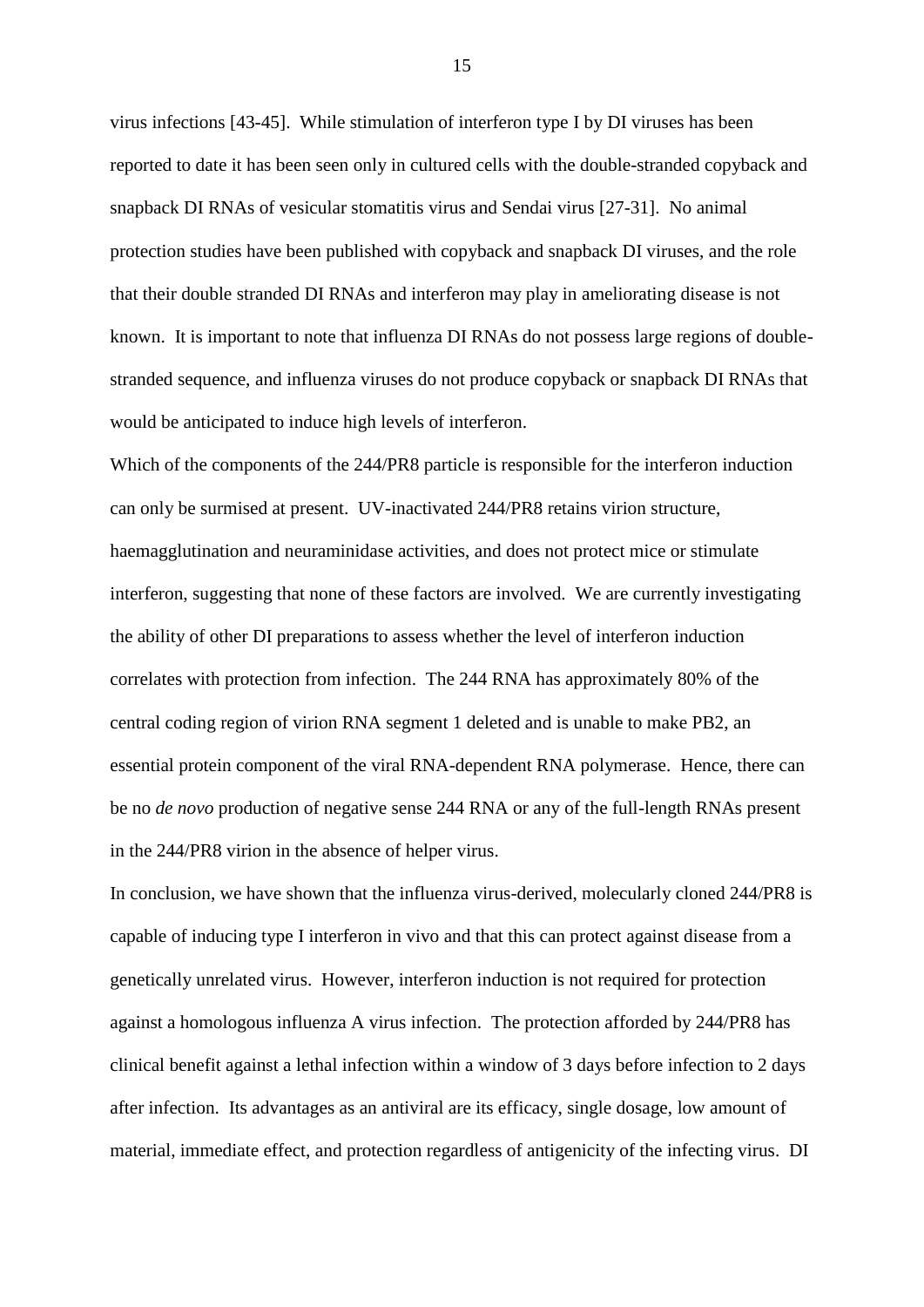244/PR8 may therefore be of benefit in the prophylaxis and treatment of other respiratory viruses that are sensitive to type I interferon, in addition to providing protection from type A influenza viruses. These observations demonstrate that DI RNAs may provide an additional and novel approach to antiviral therapy with little opportunity for the development of resistance in the target viruses.

## **Acknowledgements**

We thank the UK Medical Research Council and the Mercia Spinner Fund for financial support, Sam Dixon and staff and Lesley Harvey-Smith for technical assistance.

## **References**

<span id="page-16-0"></span>[1] Dimmock NJ, Rainsford EW, Scott PD, Marriott AC. Influenza virus protecting RNA: an effective prophylactic and therapeutic antiviral. J Virol 2008;82:8570-8.

<span id="page-16-1"></span>[2] Lamb RA, Krug RM. *Orthomyxoviridae*: the viruses and their replication. In: Fields BN, Knipe DM, Howley PM, editors. Fields Virology. 3 ed. Philadelphia: Lippincott-Raven Publishers, 1996: 1353-95.

<span id="page-16-2"></span>[3] Lamb RA, Kolakofsky D. Paramyxoviridae: the viruses and their replication. In: Fields BN, Knipe DM, Howley PM, editors. Fields Virology. 3 ed. Philadelphia: Lippincott-Raven Publishers, 1996: 1177-204

<span id="page-16-3"></span>[4] Sheu TG, Deyde VM, Okomo-Adhiambo M, Garten RJ, Xu X, Bright RA, et al. Surveillance for neuraminidase inhibitor resistance among human influenza A and B viruses circulating worldwide from 2004 to 2008. Antimicrob Agents Chemother 2008;52:3284–92.

<span id="page-16-4"></span>[5] Besselaar TG, Naidoo D, Buys A, Gregory V, McAnerney J, Manamela JM, et al. Widespread oseltamivir resistance in influenza A viruses (H1N1), South Africa. Emerging Infect Dis 2008;14:1809–10.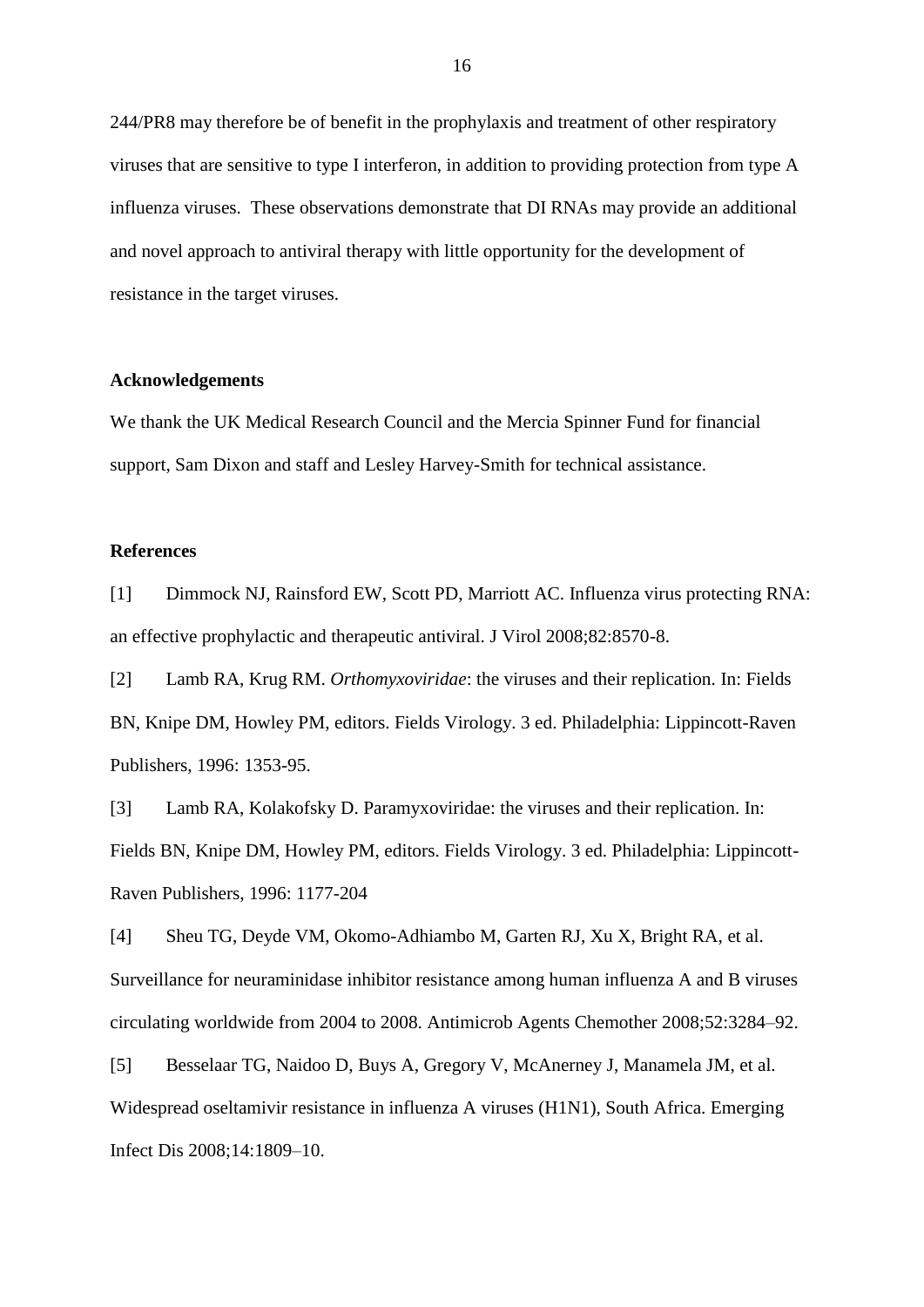<span id="page-17-0"></span>[6] The IMpact-RSV Study Group. Palivizumab, a humanized respiratory syncytial virus monoclonal antibody, reduces hospitalization from respiratory syncytial virus infection in high-risk infants. Pediatrics 1996;102:531-7.

<span id="page-17-1"></span>[7] Holland JJ. Generation and replication of defective viral genomes. In: Fields BN, Knipe DM, editors. Virol. 2nd ed. New York: Raven Press, 1990: 77-99.

<span id="page-17-6"></span>[8] Huang AS, Baltimore D. Defective viral particles and viral disease processes. Nature (Lond) 1970;226:325-7.

[9] Perrault J. Origin and replication of defective interfering particles. Curr Topics Microbiol Immunol 1981;93:151-207.

<span id="page-17-3"></span>[10] Nayak DP, Chambers TM, Akkina RM. Structure of defective-interfering RNAs of influenza virus and their role in interference. In: Krug RM, editor. The Influenza Viruses. New York: Plenum Press, 1989: 269-317.

[11] Holland JJ. Defective viral genomes. In: Fields BN, Knipe DM, editors. Virol. 2nd ed. New York: Raven Press, 1990: 151-65.

<span id="page-17-2"></span>[12] von Magnus P. Incomplete forms of influenza virus. Adv Virus Res 1954;21:59-79.

[13] von Magnus P. Studies on interference in experimental influenza. I. Biological observations. Arkiv fur Kemi, Mineralogi och Geologi 1947;24b:1-6.

[14] Gard S, von Magnus P. Studies on interference in experimental influenza. II Purification and centrifugation experiments. Arkiv fur Kemi, Mineralogi och Geologi 1947;24b:1-4.

<span id="page-17-4"></span>[15] Nayak DP. Influenza virus defective interfering particles. Ann Rev Microbiol 1980;34:619-44.

<span id="page-17-5"></span>[16] Nayak DP, Chambers TM, Akkina RK. Defective-interfering (DI) RNAs of influenza viruses: origin, structure, expression and interference. Curr Topics Microbiol Immunol 1985;114:103-51.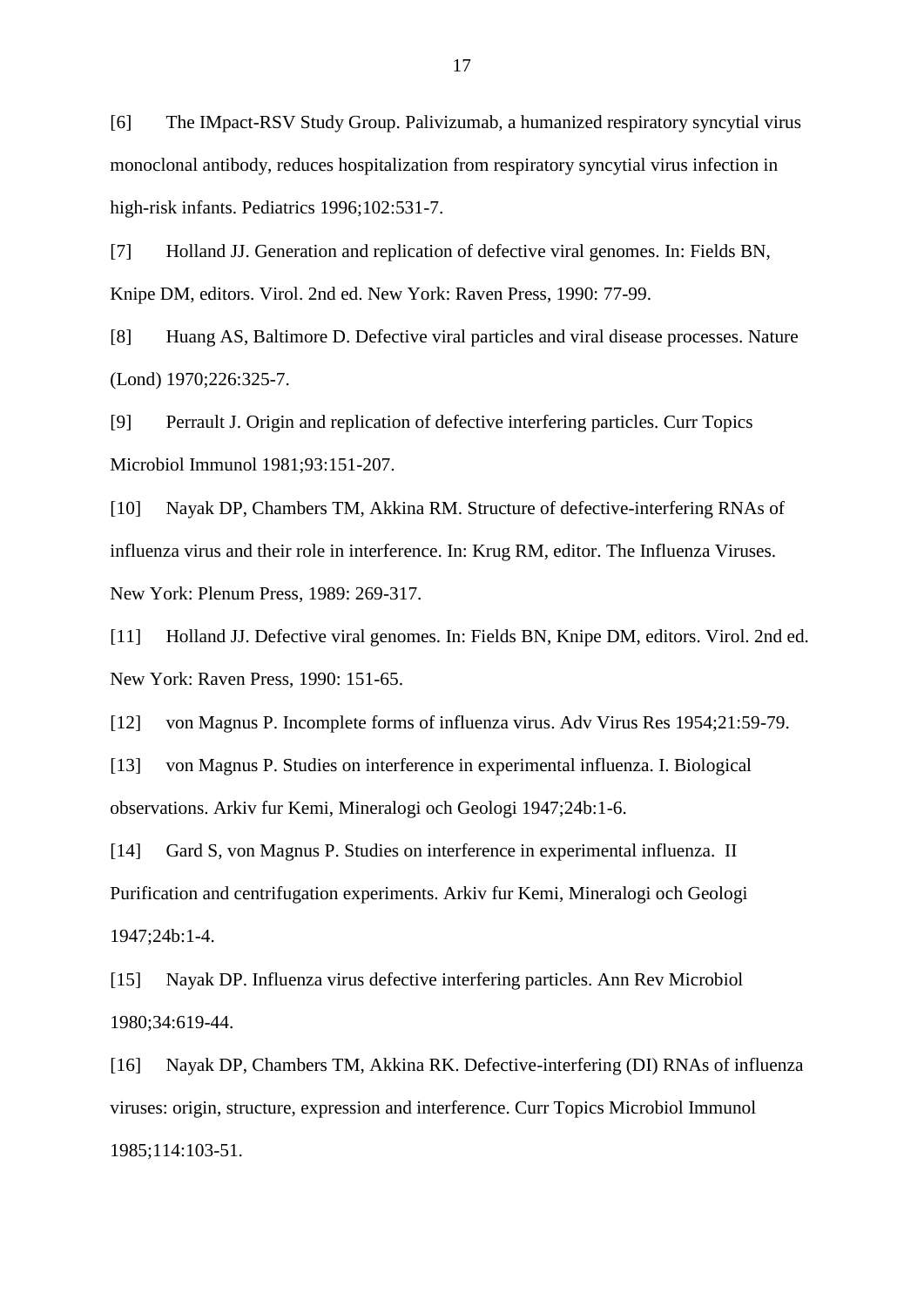<span id="page-18-0"></span>[17] Jennings PA, Finch JT, Winter G, Robertson JS. Does the higher order of the influenza virus ribonucleoprotein guide sequence rearrangements in influenza viral RNA. Cell 1983;34:619-27.

<span id="page-18-1"></span>[18] Duhaut SD, Dimmock NJ. Heterologous protection against a lethal human H1N1 influenza virus infection of mice by a H3N8 equine defective interfering virus: comparison of defective RNA sequences isolated from the DI inoculum and mouse lung. Virol 1998;248:241-53.

[19] Duhaut S, Dimmock NJ. Approximately 150 nt from the 5' end of an influenza A virus segment 1 defective virion RNA are needed for genome stability during passage of defective virus in infected cells. Virol 2000;275:278-85.

[20] Duhaut SD, Dimmock NJ. Defective segment 1 RNAs that interfere with the production of infectious influenza virus require at least 150 nucleotides of 5' sequence: evidence from a plasmid-driven system. J Gen Virol 2002;83:403-11.

[21] Duhaut SD, Dimmock NJ. Defective influenza A virus generated entirely from plasmids: its RNA is expressed in infected mouse lung and modulates disease. J Virol Meth 2003;108:75-82.

<span id="page-18-2"></span>[22] Marriott AC, Dimmock NJ. Defective interfering viruses and their potential as antiviral agents. Rev Med Virol 2010;20:51-62.

<span id="page-18-3"></span>[23] Roux L, Simon AE, Holland JJ. Effects of defective interfering viruses on viral replication and pathogenesis *in vitro* and *in vivo*. Adv Virus Res 1991;40:181-211.

[24] Dimmock NJ. Antiviral activity of defective interfering influenza virus *in vivo*. In: Myint S, Taylor-Robinson D, editors. Viral and Other Infections of the Respiratory Tract. London: Chapman and Hall, 1996: 421-45.

[25] Dimmock NJ. The biological significance of defective interfering viruses. Rev Med Virol 1991;1:165-76.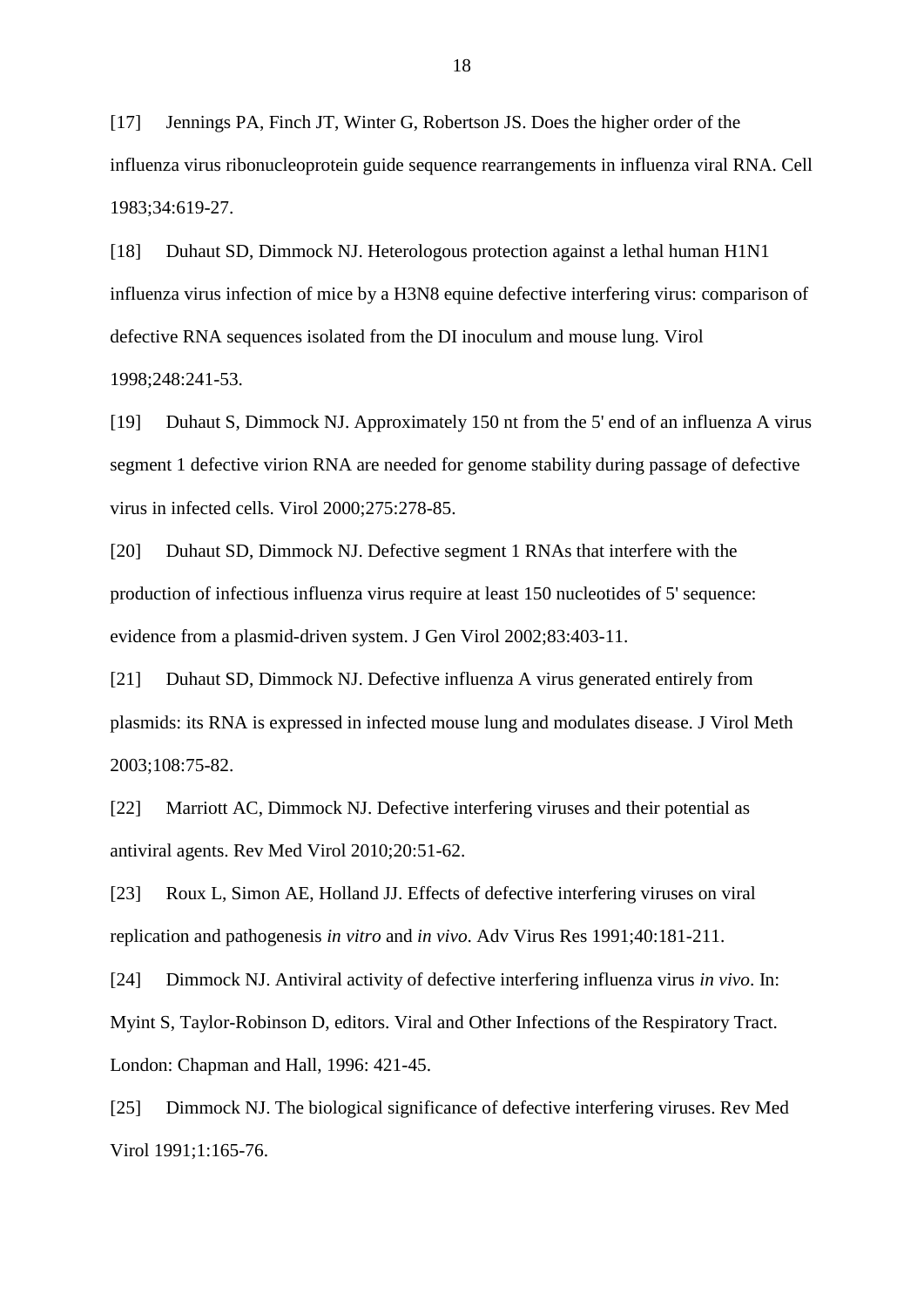[26] Barrett ADT, Dimmock NJ. Defective interfering viruses and infections of animals. Curr Topics Microbiol Immunol 1986;128:55-84.

<span id="page-19-0"></span>[27] Marcus PI, Gaccione C. Interferon induction by viruses. XIX Vesicular stomatitis virus-New Jersey: high multiplicity passages generate interferon-inducing, defectiveinterfering particles. Virol 1989;171:630-3.

[28] Marcus PI, Sekellick MJ. Defective interfering particles with covalently linked <sup>+</sup>RNA induce interferon. Nature (Lond) 1977;266:815-9.

[29] Sekellick MJ, Marcus PI. Interferon induction by viruses. VIII Vesicular stomatitis virus:  $\lbrack$ <sup>+/-</sup>] DI-011 particles induce interferon in the absence of standard virions. Virol 1982;117:280-5.

[30] Strahle L, Garcin D, Kolakofsky D. Sendai defective-interfering genomes and the activation of interferon-beta. Virol 2006;351:101-11.

[31] Frey TK, Jones EV, Cardamone JJ, Youngner JS. Induction of interference in L cells by defective-interfering (DI) particles of vesicular stomatitis virus: lack of correlation with content of [+/-] snapback RNA. Virol 1979;99:95-102.

<span id="page-19-1"></span>[32] Baum A, Sachidanandam R, García-Sastre A. Preference of RIG-I for short viral RNA molecules in infected cells revealed by next-generation sequencing. Proceedings of the National Academy of Science of the United States of America 2010;107:16303-8.

<span id="page-19-2"></span>[33] Easton AJ, Domachowske JB, Rosenberg JF. Animal pneumoviruses: molecular genetics and pathogenesis. Clin Microbiol Revs 2004;17:390-412.

<span id="page-19-3"></span>[34] Pringle CR, Eglin RP. Murine pneumonia virus: seroepidemiological evidence of widespread human infection. J Gen Virol 1986;67:975-82.

<span id="page-19-4"></span>[35] Noble S, Dimmock NJ. Defective interfering type A equine influenza virus (H3N8) protects mice from morbidity and mortality caused by homologous and heterologous subtypes of type A influenza virus. J Gen Virol 1994;75:3485-91.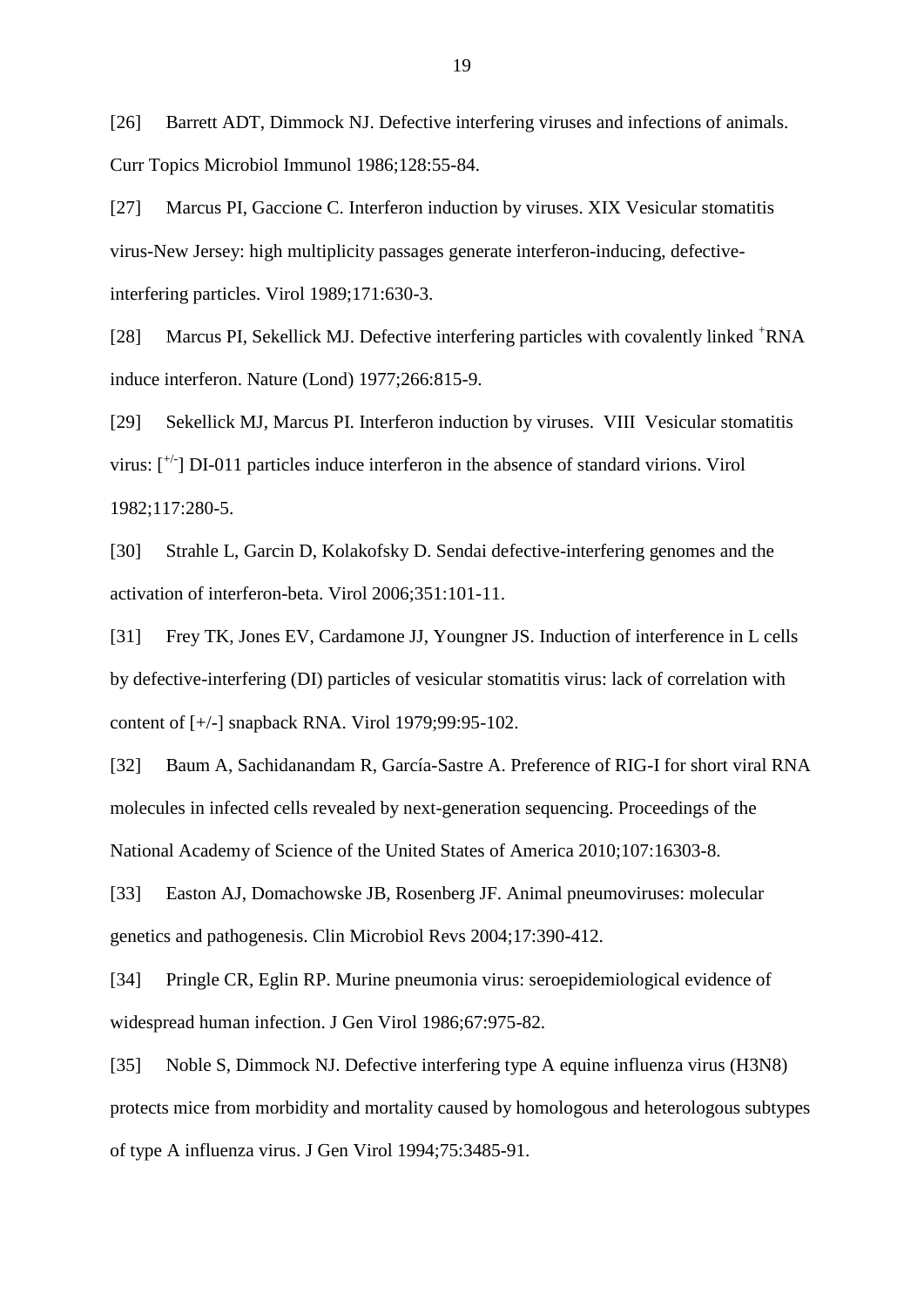<span id="page-20-0"></span>[36] Noble S, McLain L, Dimmock NJ. Interfering vaccine: a novel antiviral that converts a potentially virulent infection into one that is subclinical and immunizing. Vaccine 2004;22:3018-25.

<span id="page-20-1"></span>[37] Cook PM, Eglin RP, Easton AJ. Pathogenesis of pneumovirus infections in mice: detection of pneumonia virus of mice and human respiratory syncytial virus mRNA in lungs of infected mice by *in situ* hybridization. J Gen Virol 1998;79:2411-4217.

<span id="page-20-2"></span>[38] Barr J, Chambers P, Harriott P, Pringle CR, Easton AJ. Sequence of the phosphoprotein gene of pneumonia virus of mice: expression of multiple proteins from two overlapping reading frames. J Virol 1994;68:5330-4.

<span id="page-20-3"></span>[39] Beilharz MW, Cummins JM, Bennett AL. Protection from lethal influenza virus challenge by oral type 1 interferon. Biochem Biophys Res Commun 2007;355:740-4.

<span id="page-20-4"></span>[40] Tumpey TM, Szretter KJ, Van Hoeven N, Katz JM, Kochs G, Haller O, et al. The Mx1 gene protects mice against the pandemic 1918 and highly lethal human H5N1 influenza viruses. J Virol 2007;81:10818-21.

<span id="page-20-5"></span>[41] Kugel D, Kochs G, Obojes K, Roth J, Kobinger GP, Kobasa D, et al. Intranasal administration of α interferon reduces seasonal influenza A virus morbidity in ferrets. J Virol 2009;83:3843-51.

<span id="page-20-6"></span>[42] Gao L, Yu S, Chen Q, Duan Z, Zhou J, Mao C, et al. A randomized controlled trial of low-dose recombinant human interferons alpha-2b nasal spray to prevent acute viral respiratory infections in military recruits. Vaccine 2010;28:4445-51.

<span id="page-20-7"></span>[43] Katze MG, He Y, Gale M. Viruses and interferon: a fight for supremacy. Nature (Lond) 2002;419:6902-.

[44] Theofilopoulos AN, Baccala R, Beutler B, Kono DH. Type I interferons (alpha/beta) in immunity and autoimmunity. Ann Rev Immunol 2005;23:307-36.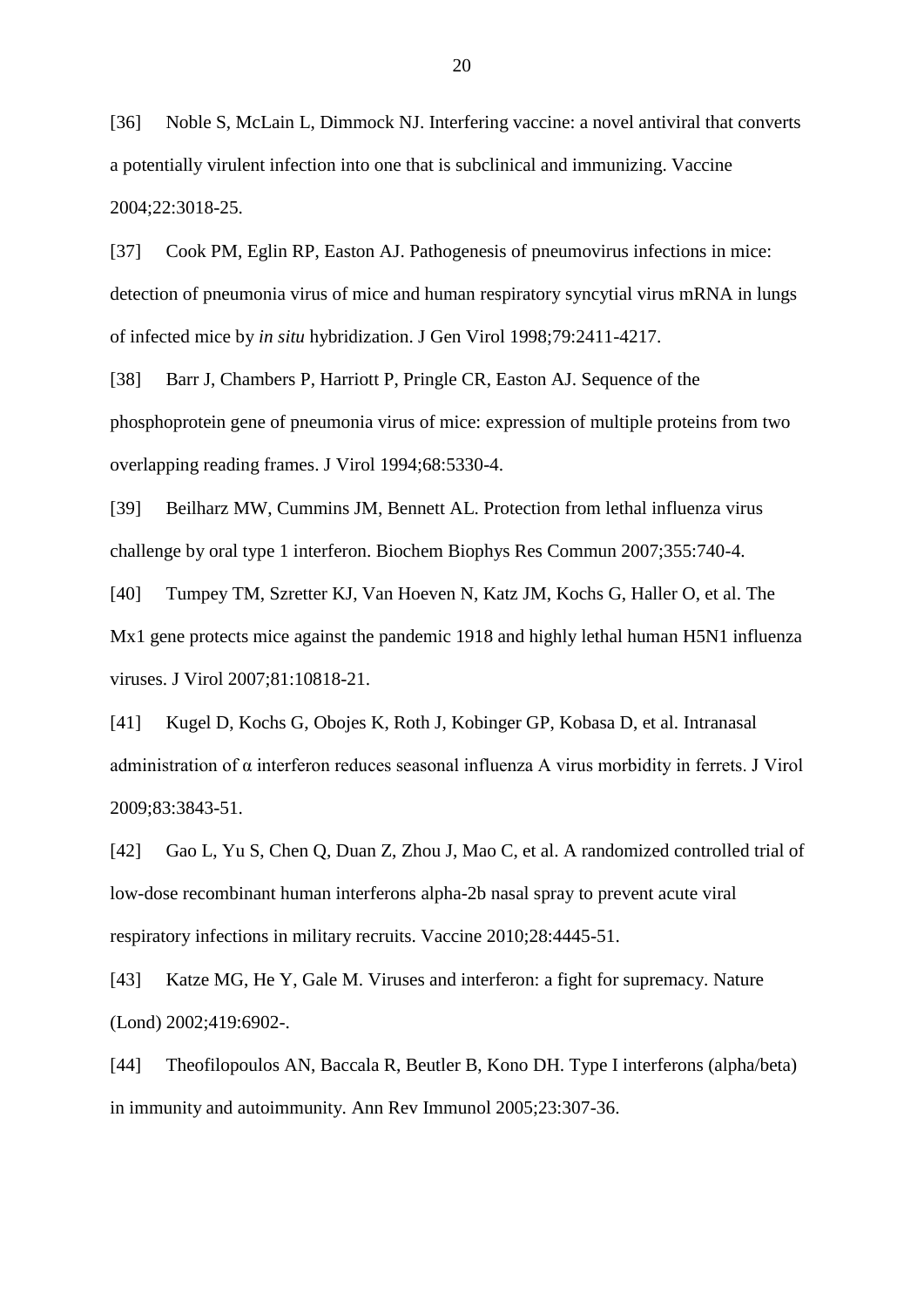[45] Randall RE, Goodbourn S. Interferons and viruses: an interplay between induction, signalling, antiviral responses and countermeasures. J Gen Virol 2008;89:1-47.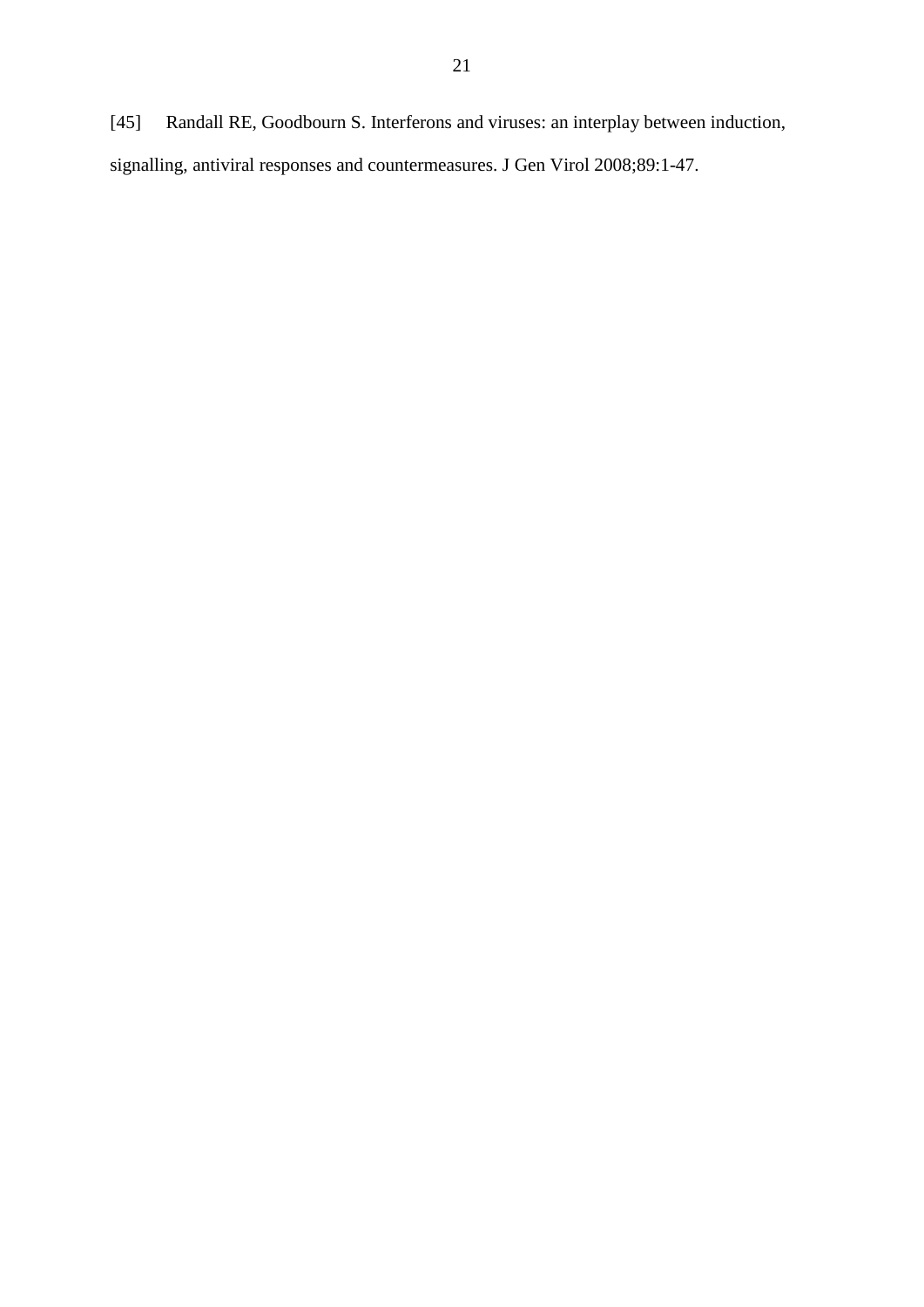## **Figure legends**

**Fig. 1.** A single dose of influenza A 244/PR8 protects mice from PVM infection. C3H/Hemg mice were anaesthetized and inoculated intranasally with 244/PR8 or inactivated 244/PR8 (day -1, solid arrow), and with PVM challenge virus (day 0, open arrow). Panel (a) shows the clinical score, (b) PVM lung infectivity, and (c, d) percentage group weight change. The clinical score is the averaged clinical evaluation for an experimental group as described in Methods. In panel (a) the 244/PR8 alone control has a score of 1 and is hidden under the solid square symbols. In panels (a) and (d) the inactivated 244/PR8 + PVM group followed the same clinical course as a PVM control, and a control group given diluent only exhibited no adverse affect (not shown). In panels (c) and (d) group weights are presented as a percentage weight change normalised to the group weight on day 0 and are recorded up to the first death. In panel (b) error bars show the standard deviation from the mean of PVM lung infectivity; those not apparent fall within the symbol. Arrows indicate that infectivity was not detected. No infectivity was detected in mice given 244/PR8 alone.  $\blacksquare$ , 1.2 µg 244/PR8 + PVM;  $\sim$ , 0.12 μg 244/PR8 + PVM; -, 0.012 μg 244/PR8 + PVM; Δ, 1.2 μg inactivated 244/PR8 + PVM;  $\bullet$ , PVM alone;  $\bullet$ , 1.2 µg 244/PR8 alone. There were 5 mice per infected group. The percentage of mice surviving each treatment is in parenthesis. Data are representative of two experiments.

**Fig. 2.** Duration of protection afforded by influenza A 244/PR8 against PVM infection. C3H/He-mg mice were inoculated with 244/PR8 (solid arrow) 1 day (a, b) or 3 days (c, d) before challenge with PVM (open arrow). Mice received 1.2 µg 244/PR8. (a, c), clinical score, (b, d) percentage weight change.  $\blacksquare$ , PVM + 244/PR8;  $\blacklozenge$ , PVM alone;  $\lozenge$ , 244/PR8 alone. Data are representative of two experiments.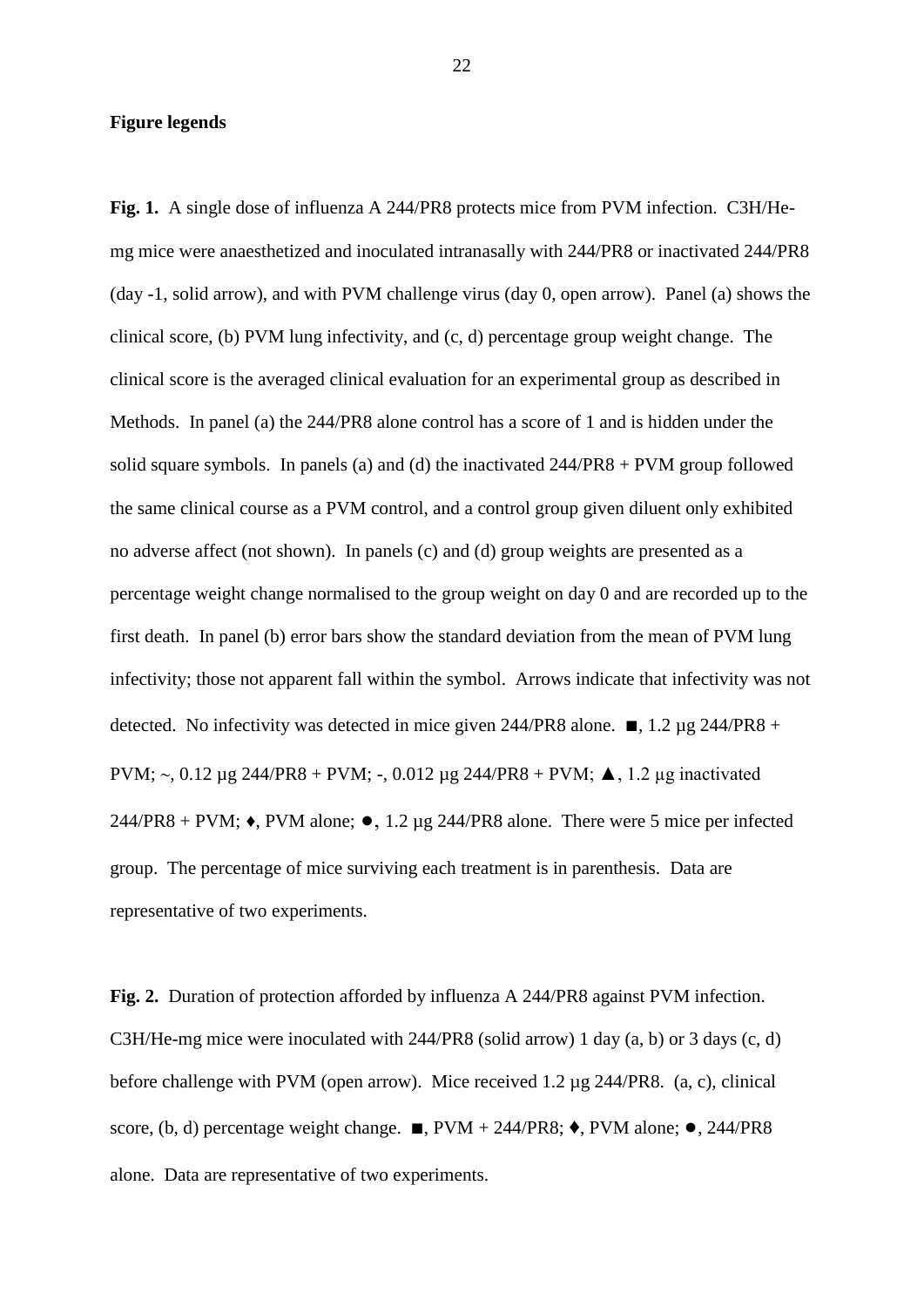**Fig. 3.** Therapeutic efficacy of influenza A 244/PR8 against PVM infection. C3H/He-mg mice were infected with PVM at time 0 (open arrow). A single dose of  $244/PR8$  (1.2 µg) was administered at 0, 1, 2 or 3 days after infection (solid arrows) with PVM. Panel (a) shows the clinical score, and panel (b) the percentage weight change.  $\blacksquare$ , PVM + 244/PR8 at time 0;  $\spadesuit$ , PVM + 244/PR8 at 24 h after infection;  $\bullet$ , PVM + 244/PR8 at 48 h after infection;  $\Diamond$ , PVM + 244/PR8 at 72 h after infection;  $\sim$ , 244/PR8 only at time 0. Control groups given diluent exhibited no weight loss or adverse clinical signs (not shown). Other information as in Fig. 1.

**Fig. 4.** Mice lacking the type I interferon receptor were protected poorly by influenza A 244/PR8 against PVM infection, but protected strongly by 244/PR8 against influenza A/WSN infection. PVM data are shown in panels (a) to (d), and A/WSN data in panels (e) to (h); 129Sv/Ev wild type mice: panels (a), (b), (e) and (f), and knock-out  $129Sv/Ev IFNa/BR^{-1}$ mice: panels (c), (d), (g) and (h). Mice were treated with 1.2 µg of either 244/PR8 or UV inactivated 244/PR8 (solid arrow) 1 day before challenge with PVM or simultaneously with A/WSN (both open arrows). All inoculations were intranasal. Scores for clinical disease are shown in panels (a), (c), (e) and (g) and for percentage weight change in panels (b), (d), (f) and (h).  $\blacksquare$ , 244/PR8 + PVM or A/WSN;  $\blacktriangle$ , inactivated 244/PR8 + PVM or A/WSN;  $\blacklozenge$ , PVM or A/WSN alone; ●, 244/PR8 alone. A control group given only diluent had no adverse clinical signs or weight loss (not shown). Diluent alone gave a similar result to 244/PR8, and A/WSN alone gave a similar result to A/WSN + inactivated 244/PR8 (not shown). Other information as in Fig. 1.

**Fig. 5.** Identification of the virus-inhibiting activity stimulated in mice by 244/PR8 as interferon type I. L929 cell monolayers were incubated with antibody (Ab, 10µg/well) to the